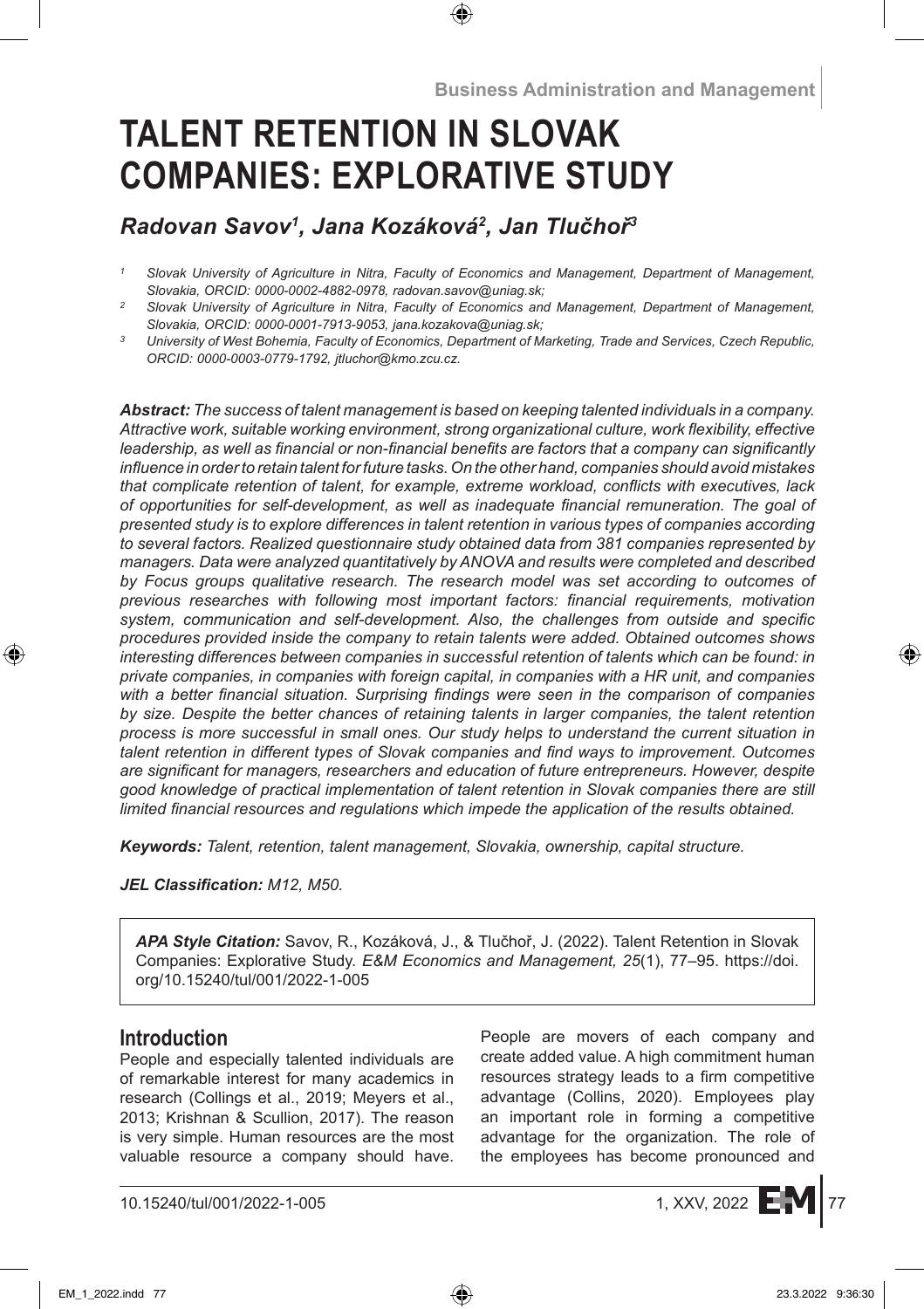significant, and it is no longer conventional. They are responsible for the strategic planning and development of the organization (Chakraborty & Biswas, 2019).

Nowadays, firms operate in an environment which is characterized by many political, economic, social, and technological changes (Wee & Taylor, 2018). These changes force companies to transform themselves to gain greater prosperity or to survive (Ocasio et al., 2017; Riviere et al., 2017). The process of transformation in this manner brings critical changes in organizational activities to meet the needs of the external environment (Albert et al., 2014). This is not possible with high potential individuals. They lead these changes. According to research by Järvi and Khoreva (2020), talented employees are the key for realizing strategic changes. The role of talent management is then to prepare the conditions for identification and development of talented employees to perform their roles as change agents. This is a serious issue, because critical changes to organizational activities can bring higher outputs (Albert et al., 2014).

A company with talent management is more strategically agile and can adapt to external changes faster and benefit from them (Braunscheidel & Suresh, 2009). Talent management has become an important part of the strategy in companies. The strategic approach to talent management involves systematic activities included in the talent management process that lead to a sustainable competitive advantage (Collings & Mellahi, 2009). This is usually connected with the ability to review the approach to an organization's strategy in a dynamic manner to changes in the external environment (Doz & Kosonen, 2008; Ahamad et al., 2020). There are many differing definitions of the term talent management. Some of them belong to the exclusive approach. According to Gallardo-Gallardo et al. (2015), talent management includes activities and processes connected with the systematic identification of key (strategic) positions that are important for building sustainable competitive advantage, the development of high potential and high performing individuals, and retaining them to ensure commitment to the company. This is the original theory where talent management is a tool for employees who are valuable and rare (Lepak & Snell, 1999; Savaneviciene & Vilcauskaite, 2017) with high productivity (Silzer & Church, 2009). Talented employees are distinguished from other employees by the capital they possess, which enables them to make a difference and add value to their organizations (Sparrow & Makram, 2015). The exclusive approach includes only 1–15% of employees and requires an aggressive search, attraction, and selection of talented individuals (Cappelli, 2008). On the contrary, the inclusive approach is based on the idea that all employees are considered as equally valuable for the company. In this concept, anybody can be considered a potential talent (Schuler & Jackson, 2014). The goal of this approach is to find the best in all employees and allow them to fully utilize their potential and talent for organizational performance (Meyers, 2015). This also means investing a lot in many potential novices. According to the study by CIPD (2011), about 40% of organizations implement the inclusive approach to talent management. Most of these are smaller companies (below 250 employees). Another study (Meyers, 2015) shows that both the inclusive and exclusive approach are implemented almost equally in companies.

Talent management with its phases is an essential priority for modern organizations. It is of great importance for management of the organization. Organizations with talent management can attract, develop, and retain their essential talents (Beheshtifar, 2011). The main goal of talent management is to create a high performance, sustainable organization that meets its strategic objectives by putting the right skilled people in the right positions (Agarwal & Jain, 2015). The value of talent management usually lies in the uniqueness of knowledge, capabilities, commitment, skills, competencies, and abilities leading to improved organizational performance (Sparow & Makram, 2015). There is a great debate among researchers about the number of phases in the talent management process. The majority of authors includes talent strategy, identification, assessment, development, and retention of talent as the main phases of the talent management process (Silzer & Dowell, 2009; Collings & Mellahi, 2009; Schieman, 2013; Jayaraman, 2018).

According to study of Li et al. (2018), there are many challenges regarding the talent management process, including attracting and retaining talent, tension between subsidiaries and headquarters, tension between high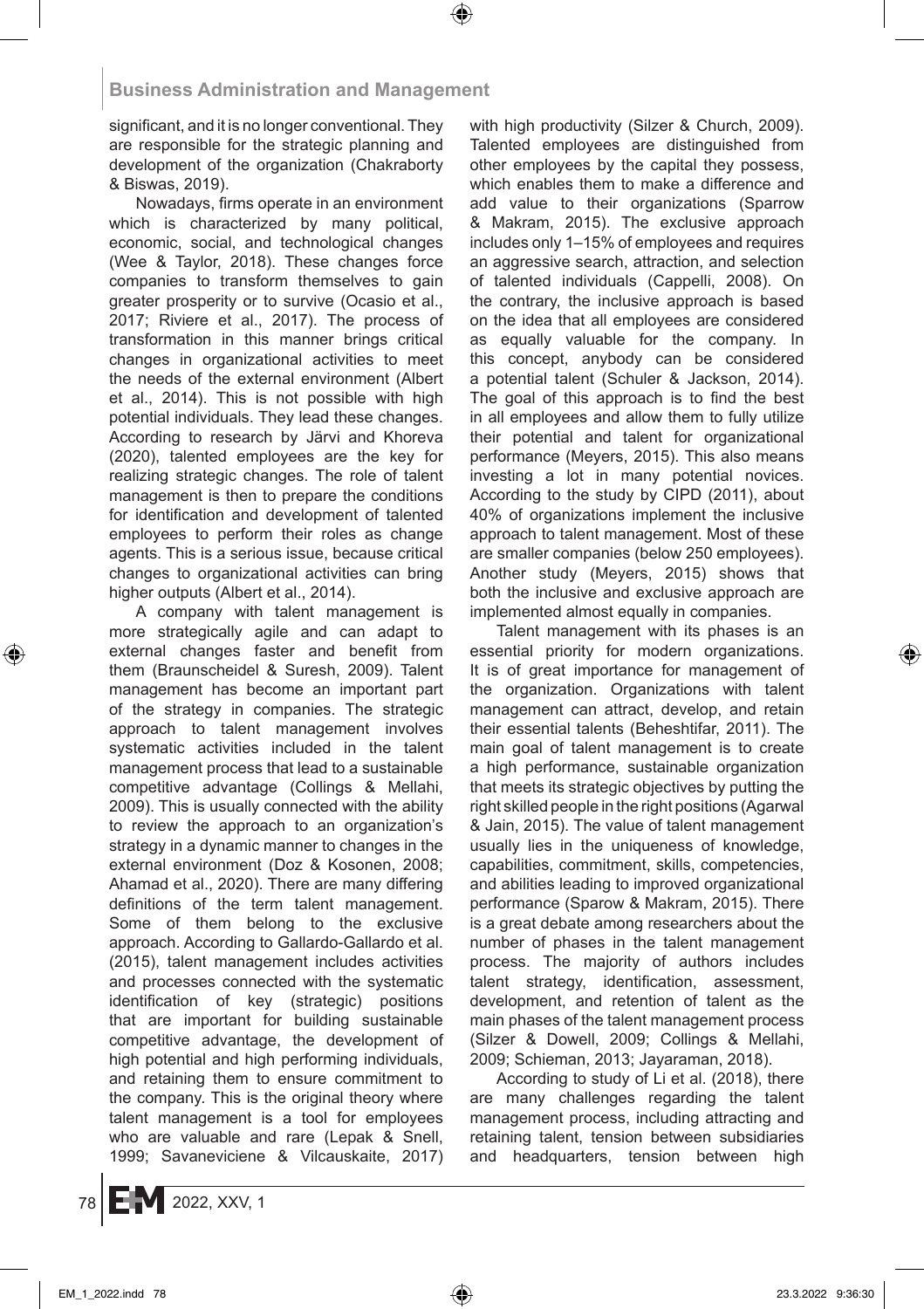potentials and non-high potentials, and tension between generations. According this, Collings and Mellahi (2009) highlights that organizations that attract and retain the best employees can ensure a long-term advantage over competitors. Obtaining talent is challenging, but retaining it is in many cases even more difficult. Therefore, managers have to implement various activities to sustain the talent within the organization. The main task of top management should be to create an environment which stimulates talents to stay in the company as long as possible. Creating such an environment is considered the final step of talent management. As the results of Egerová et al. (2013) show, Slovakia lags behind other V4 countries in this last phase of talent management. In particular, the following issues have been identified as key problems of talent retention: weak incentive systems, weak communication with talented individuals, and weak career support for talented employees.

There are many studies that deal with the talent management process, retention of employees, and factors influencing the retention of talented individuals (Festing et al., 2013; Sirkova et al., 2016; Collings et al., 2019). Recently, researches focus more on the talent retention strategies (Oludayo et al., 2018; Froese et al., 2020; Malik et al., 2021) and using digital technologies in the managing talents (Allal-Chérif et al., 2021). On the other side, some authors connect talent management with organizational performance (Omotunde & Alegbeleye, 2021) and culture (Pantouvakis & Vlachos, 2020; Liu et al., 2021). However, we see a gap in the research on differences in various companies that apply the talent management approach. That is the reason why we considered some organizational parameters of companies such as size, ownership, foreign capital, financial situation and existence of a Human Resources (HR) department, and compared the ability to retain talented employees in the organization.

The aim of this article is to identify factors which influence talent retention in organizations. We want to verify whether significant differences exist in different types of organizations (small enterprises vs. medium vs. large; private vs. state; improved financial performance vs. worsened financial performance; companies with HR department vs. companies without HR department). According this, the research hypotheses were designed to find influence between talent retention and variables: size of the enterprise; business ownership; allocation of foreign capital in the enterprise; financial performance of the company; existence of a human resources unit in the enterprise.

# **1. Theoretical Background**

Talent retention is the part of the talent management process which has the strategic importance for human resources management of the company. It has an impact on employee's integrity and company's performance and therefore it naturally creates the synergy between company and its employees. The process and tools of talent retention nowadays gain a key importance for successful managing of human resources worldwide.

# **1.1 Talent Retention as Part of the Talent Management Process and Its Contributions**

Talent management process is a set of several HR activities (Colling & Mellahi, 2009; Kucherov & Zavyalova, 2012; King, 2015; Agarwal & Jain, 2015). Identification of talents as the first phase of the process is a real and primary concern for HR (Wiblen et al., 2012) and has an impact on how employees identify with their employer (Bjorkman et al., 2013). Assessment and development of talents are the next parts of the process, where talents are improved through various tools (Church et al., 2016). Retention of talents is considered as the last but not less important part than the previous ones. Talent retention for major companies is much more important than identification and attraction of new talented individuals (Savaneviciene & Vilciauskaite, 2017). Talent retention is defined by Frank et al. (2004) as an employer's effort to defend suitable employees to achieve business goals. The retention of talent is also the result of mutual satisfaction between the employee and employer (Kontoghiorghes & Frangou, 2009) since the employer is looking for a suitable employee whose skills are able to meet the needs of the organization and at the same time the employee would like to stay in an organization that meets his or her requirements. In order for both the employee and employer to be satisfied, companies must constantly develop the potential of employees through continuous education and try to meet their other requirements (Lančarič et al.,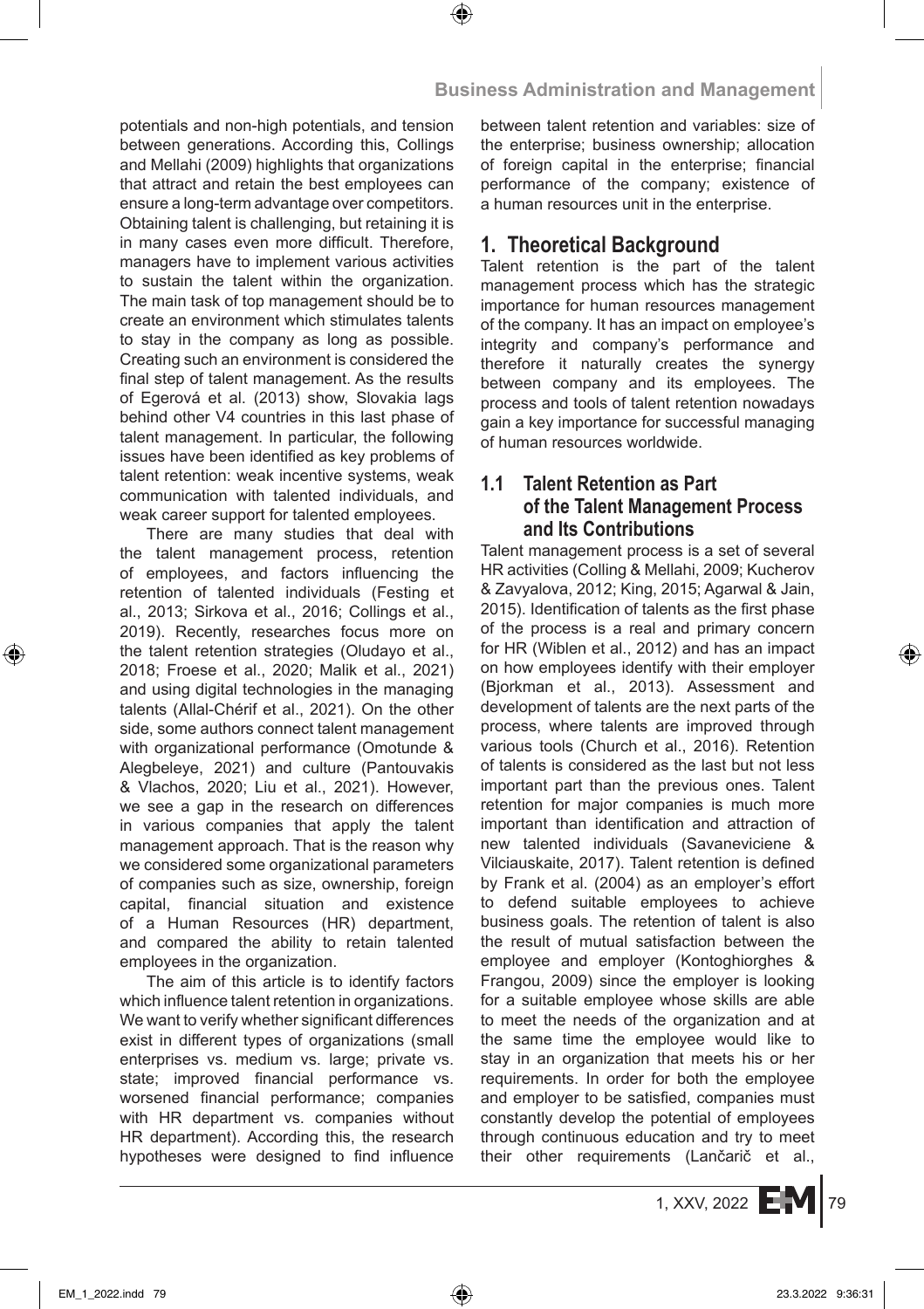2015). Retention is closely connected with the previous stages in the process, especially with development. We can say that retention is the feedback on how successful previous phases of talent management were. Talent retention seems to justify the investment of a huge part of the HR budget, assuming that this investment will pay off, causing positive reactions such as increased talent commitment and motivation, state Savaneviciene and Vilciauskaite (2017). According to their research, companies give priority to staff development and have various competence development programs that can help to retain talented employees. Biswas and Suar (2013) note that the demand for talents has increased more rapidly than the available supply of talents, and retention has become a tough issue for many organizations.

Generally, high-potential employees known as talents are able to create higher value than employees with average skills (Aguinis & O'Boyle, 2014). Bethke-Langenegger et al. (2011) verified some propositions about the influence of retention on human resource outcomes. They confirmed that talent management with a focus on talent retention will raise financial outcomes such as corporate profit, leads to higher organizational outcomes such as increased customer satisfaction, leads to higher human resources outcomes such as job satisfaction, motivation and commitment, and enhances work quality and qualification. These propositions are also confirmed by other authors, who point out that retention has a positive impact on employee engagement (DiRomualdo et al., 2009), improved quality and skills (Gandossy & Kao, 2004), and higher innovative ability (Kontoghiorghes & Frangou, 2009). Interesting findings regarding the retention of talents came from D'Amato and Herzfeldt (2008), who point out that the younger generation of employees is less willing to stay in the same organization for a longer period of time and thus create loyalty to the organization. Consequently, prerequisites for better retention of young talented people can be created by setting attractive goals that are linked to the focus on continuous education. The results of several other experts (Shih et al., 2006; Guthrie, 2017) show that companies, which have invested in an education system and development programs, have a much more capable workforce, achieve more business goals and exceed other levels of standards. Companies, where the retention process is successful, can generate higher productivity and improved customer satisfaction (Odierno, 2015). An equally positive role in retaining employees is played by a sensitive approach to work experience (Powell & Meyer, 2004) since it has a significant positive effect on talent behavior (attendance, performance, organizational behavior, etc). The benefits of effective talent retention (and other phases of talent management) have been associated with improved operational and financial performance (Christensen Hughes & Rog, 2008). One study (Deloitte, 2005) identified the primary consequences of failing retention issues: constraints on organizational productivity and efficiency; constraints on innovation; and constraints on the organization's ability to meet production requirements and customer demands.

We can conclude from previous research by other authors that retention in cooperation with other phases has a significant impact on an organization and can bring numerous benefits. On the other hand, we must note that sometimes talent retention is considered not as a tool of talent management, but as a benefit coming from a successful system (Christensen Hughes & Rog, 2008).

# **1.2 Factors of Talent Retention**

A good talent management system can attract more people that are talented and increase retention in companies (Christensen Hughes & Rog, 2008). Schuler et al. (2011) identified some barriers that lead to problems with talent management. These barriers are as follows: time dedicated to talents by senior managers; organizational structures; poor involvement by middle managers; lack of willingness to acknowledge performance variances among employees or lack of knowledge about talent management. All of them could be a reason why talent retention is at a poor level in organizations. Yet, as talent management is still a popular topic with academics and practitioners, and new challenges are still being discovered, knowledge and responses to them play an important role in business. However, Pfeffer (2001) points out that retention of high talents could have negative organizational consequences due to internal competition, and teamwork could be lost. Many authors contemplate the factors of keeping talented individuals in the company.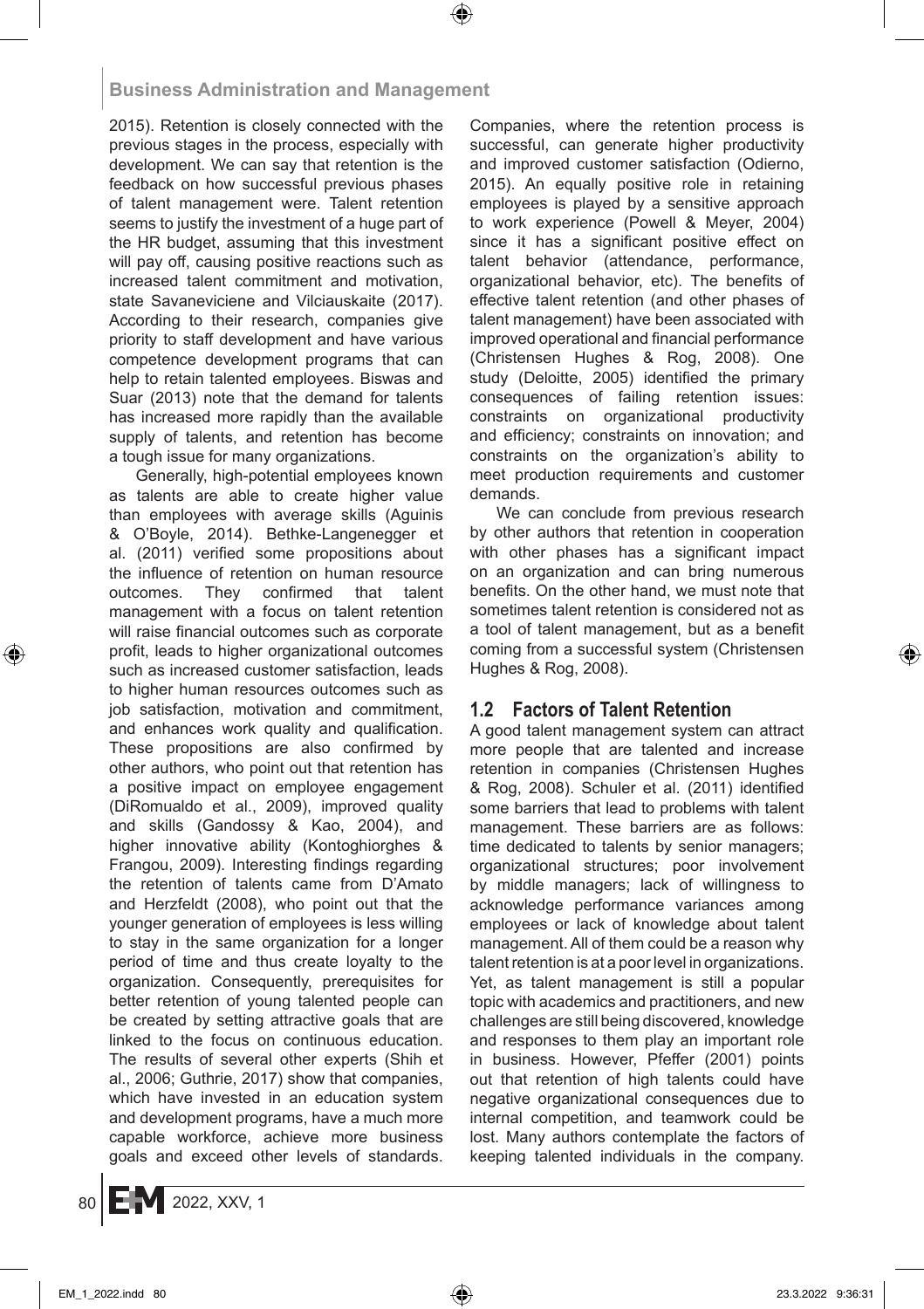As Horváthová (2010) stated, interestingness and attractiveness of the work and its adequate evaluation play an important role. However, employers should also provide talents with the opportunity to gain education and career growth with the possibility of exciting challenges that provide a sense of appreciation and respect. Armstrong (2010) adds that the way in which talent is retained points to the values of the company. McDonnell (2011) adds that the foundation of successful talent retention is to set an attractive strategy that highlights the talent of employees as a prerequisite for the successful development of the company in the future. Keeping talent is a challenging process. For the company it means carrying out many activities to retain employees with high development potential and abilities in key positions. Since every organization seeks to preserve its talents, it should strive to create an exceptional place to work and become an ideal employer (Ashton & Morton, 2005) by offering interesting and satisfying work, providing opportunities for education, selfdevelopment and career progress, ensuring fair working conditions and providing a sense of self-realization and respect for achieving good results which are remunerated adequately on a performance basis.

In retaining talent, it is important to consider the reasons why they leave the organization. According to Sirkova et al. (2016) higher salaries, poor communication, poor cooperation with leaders, and career growth are named as the most significant reasons for talent leaving. Internal aspects may affect some of them. Others result from external environment. Scott (2012) presents the most common reasons for talent to leave a business. These are in particular: the opportunity to earn more at another company, lack of career growth opportunities, dissatisfaction with job responsibilities, unfair salary terms compared to other employees, excessive workload, worklife (dis)balance, conflicts with executives, inadequate use of abilities, lack of opportunities for self-development and education, insufficient influence on decision-making in the company. Scott (2012) adds the most commonly used methods in the process of retaining talents: identifying the key talents, discussing with talents their future opportunities in the organization, paying talents beyond labor market conditions, creating plans for their success, developing talent and training, allowing flexible working hours. Research by Lueneburger (2012) shows understanding individuals' strengths and maximizing opportunities for them to apply them as part of successful talent retention. Effective are retention strategies including the following characteristics: top management making a strong commitment that talent management is a priority for all employees; assessing the efficacy of current recruiting sources; expanding the list of recruiting sources; sourcing talent globally; constantly monitoring labor markets worldwide; establishing diversity programs; establishing accountability amongst managers for retention goals; and rewarding managers for improving talent retention (Guthridge & Komm, 2008; Schuler et al., 2012). Kontoghiorghes and Frangou (2009) consider the following key aspects of talent retention: existence of an organizational culture, flexibility of the organization, effective leadership, creativity of the teams and individuals, creation of work teams, open communication across the organization, effective management, application of knowledge management, involvement, effective decision-making and tasks where talent can be manifested.

Savaneviciene and Vilciauskaite (2017) summarized that companies often try to distinguish special ways to develop talent by creating individual development plans or by using nontraditional forms such as internships, coaching sessions, promoting development with the help of not only a vertical but also horizontal career. Companies need to invest more in specific educational methods to bring out talent in employees. In that case, there is an exclusive approach implemented in organizations. This means that only a few employees are integrated into the talent management system. However, the most important issue is to identify the problems leading to talented people leaving. These problems are important and overcoming them should bring successful talent retention.

# **2. Research Methodology**

The theoretical background of this article was elaborated on the basis of available professional and scientific literature sources. The main tool was the analysis of available opinions, followed by their synthesis and comparison. The application part presents partial results of project research focusing on the task of talent management. The research was conducted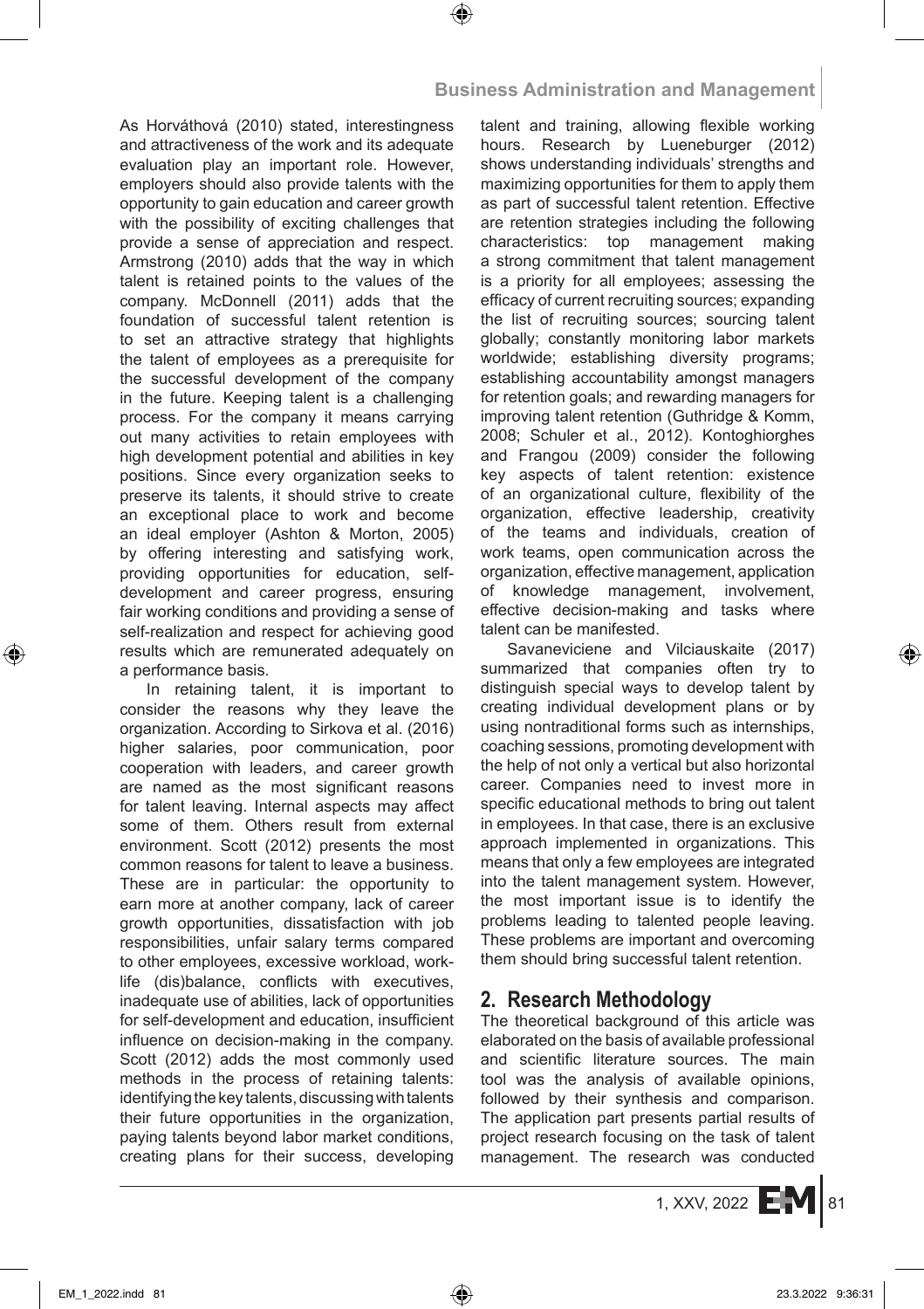### **Tab. 1: Research sample structure**

| Category                   | <b>Companies</b>        | Frequency      | $\frac{0}{0}$ |
|----------------------------|-------------------------|----------------|---------------|
|                            | Small                   | 181            | 47.5          |
|                            | Medium                  | 113            | 29.7          |
| Size of company            | Large                   | 85             | 22.3          |
|                            | Not available           | 2              | 0.5           |
|                            | Total                   | 381            | 100.0         |
|                            | Private                 | 347            | 91.1          |
|                            | <b>State</b>            | 33             | 8.7           |
| Ownership                  | Not available           | 1              | 0.3           |
|                            | Total                   | 381            | 100           |
|                            | With foreign capital    | 159            | 41.7          |
| Foreign capital            | Without foreign capital | 220            | 57.7          |
|                            | Not available           | $\overline{2}$ | 0.5           |
|                            | Total                   | 381            | 100           |
|                            | Improved                | 184            | 48.3          |
|                            | Unchanged               | 159            | 41.7          |
| <b>Financial situation</b> | Worsened                | 37             | 9.7           |
|                            | Not available           | 1              | 0.3           |
|                            | Total                   | 381            | 100           |
|                            | With HR department      | 237            | 62.2          |
|                            | No HR department        | 143            | 37.5          |
| <b>HR</b> department       | Not available           | 1              | 0.3           |
|                            | Total                   | 381            | 100           |

Source: own

on a sample of 381 companies carrying out business activities in Slovakia. The research sample structure is shown in Tab. 1.

A sample survey was used to obtain the data. As reported by Munk (2013), selective surveying means that data cover only some of the population and therefore the accuracy of the results is limited. The sample was randomly determined. A questionnaire survey was used as the main research method. The questionnaire consisted of sorting questions (where respondents reported the size of the enterprise, ownership, foreign capital participation, financial results of the enterprise and the existence of a human resources unit) and 41 questions linked with the problem of talent management. These were divided into five parts (following the talent management model of Silzer and Dowell (2009): strategic perception of human resources with respect to talent management, talent identification and acquisition, talent evaluation, talent development and talent retention). This article is based on the specific part of the research, dedicated to the problem of maintaining talent. The selected part of the research consists of seven items commented by respondents (Tab. 2). The list of items was constructed according to literature (Christensen Hughes & Rog, 2008; Bethke-Langenegger et al., 2011; Scott et al., 2012; Shih et al., 2016; Alruwaili, 2018), where many academics present them as an important part of talent retention.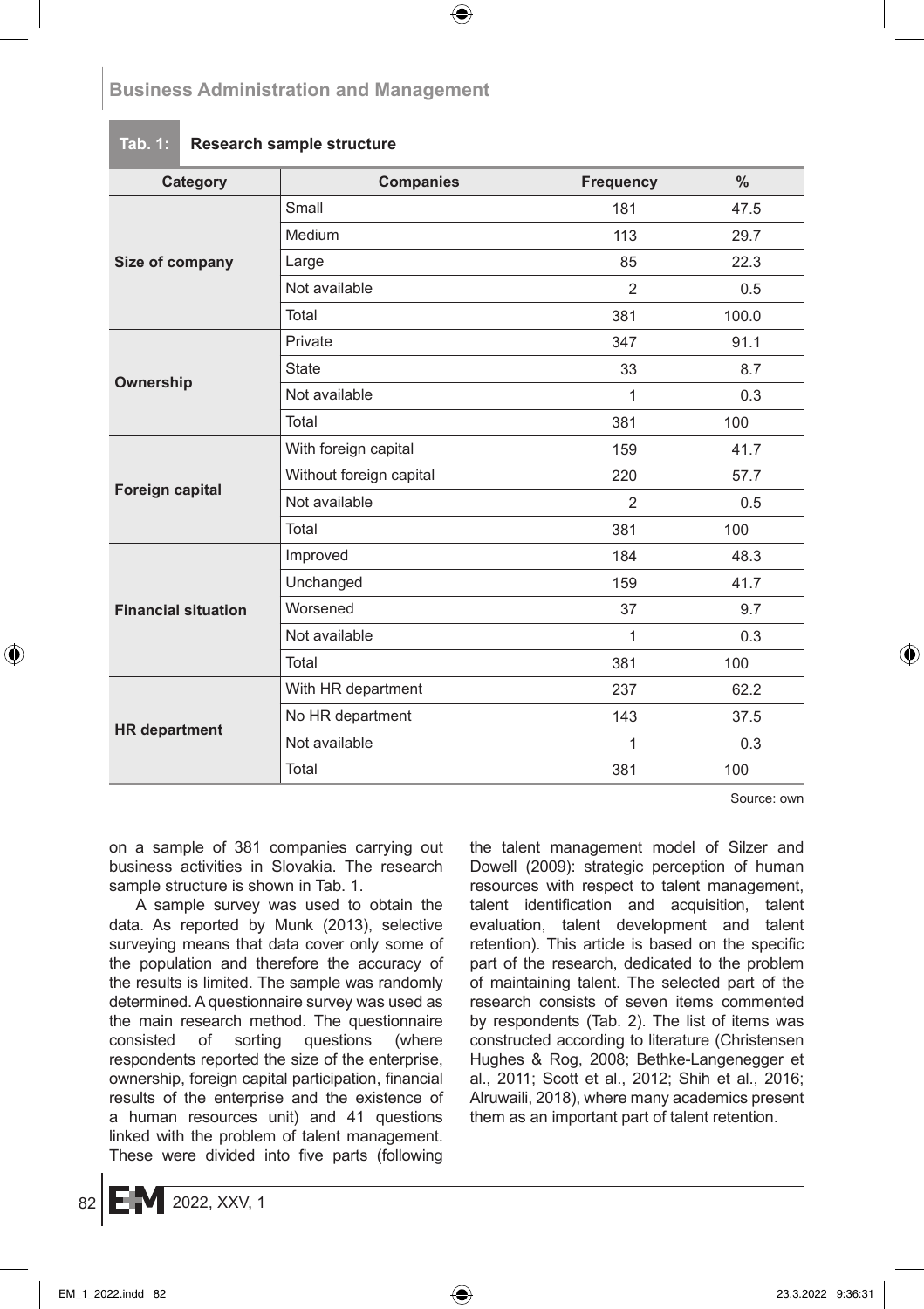| Code            | <b>Questionnaire items</b>                                                    |
|-----------------|-------------------------------------------------------------------------------|
| $\mathsf{I}$    | Retention of talented employees in our organization is successful.            |
| 12              | We are able to satisfy the financial requirements of talented employees.      |
| $\mathsf{I}3$   | The system of employee motivation is not well developed.                      |
| 4               | There are problems in communicating with talented employees.                  |
| 15              | We succeed in retaining talents by supporting their further self-development. |
| 16              | Talented employees do not leave because of other challenges.                  |
| $\overline{17}$ | We use specific procedures to support talented employees.                     |

### **Tab. 2: List of items in the questionnaire and their codes**

Source: Egerová et al. (2013) and own research

The items in the questionnaire were created as reporting sentences in which individual respondents were asked to express their consent. The Likert 1–5 scale was proposed, where a value of 5 expressed absolute agreement, a value of 3 a neutral attitude and a value of 1 absolute disapproval. The option '0' was also offered, which allowed the question not to be answered if the respondent did not know, did not want to, or could not express their position. The questionnaire was distributed electronically through Google Drive to individual businesses, with one respondent representing one business.

### **Tab. 3: Verification of questionnaire reliability**

| <b>Number</b><br>of valid cases | Number of<br>cases with<br>missing items | <b>Standard</b><br>deviation | Cronbach's<br>alpha | <b>Standardized</b><br>alpha<br>coefficient | <b>Average correlation</b><br>between items |
|---------------------------------|------------------------------------------|------------------------------|---------------------|---------------------------------------------|---------------------------------------------|
| 156                             | 225                                      | 17841                        | 0.864               | 0.874                                       | 0.154                                       |

Source: own

### **Tab. 4: Operationalization of variables**

| Variable                         | Operationalization                                                                        | <b>Measurement method</b>                                                                     |
|----------------------------------|-------------------------------------------------------------------------------------------|-----------------------------------------------------------------------------------------------|
| Company size                     | How many employees does the company have?                                                 | 1 – less than 50; $2 - 50$ to 249;<br>$3 - 250$ or more                                       |
| Ownership                        | What is the composition of property rights?                                               | $1$ – private; $2$ – own                                                                      |
| Foreign capital<br>participation | Is foreign capital represented in your company?                                           | $1 - \text{ves}$ ; $2 - \text{no}$                                                            |
| Financial results                | How have your financial results changed in the<br>last year?                              | $1 -$ improved; $2 -$ have not<br>changed; $3$ – worsened                                     |
| Existence of HR<br>department    | Does your company have any human resources<br>department in the organizational structure? | $1 - yes$ ; $2 - no$                                                                          |
| Retention of talent              | Items 1-7 listed in Tab. 1                                                                | Likert scale $1-5$ : $1-$ total<br>disagreement, 3 - neutral<br>attitude; 5 - total agreement |

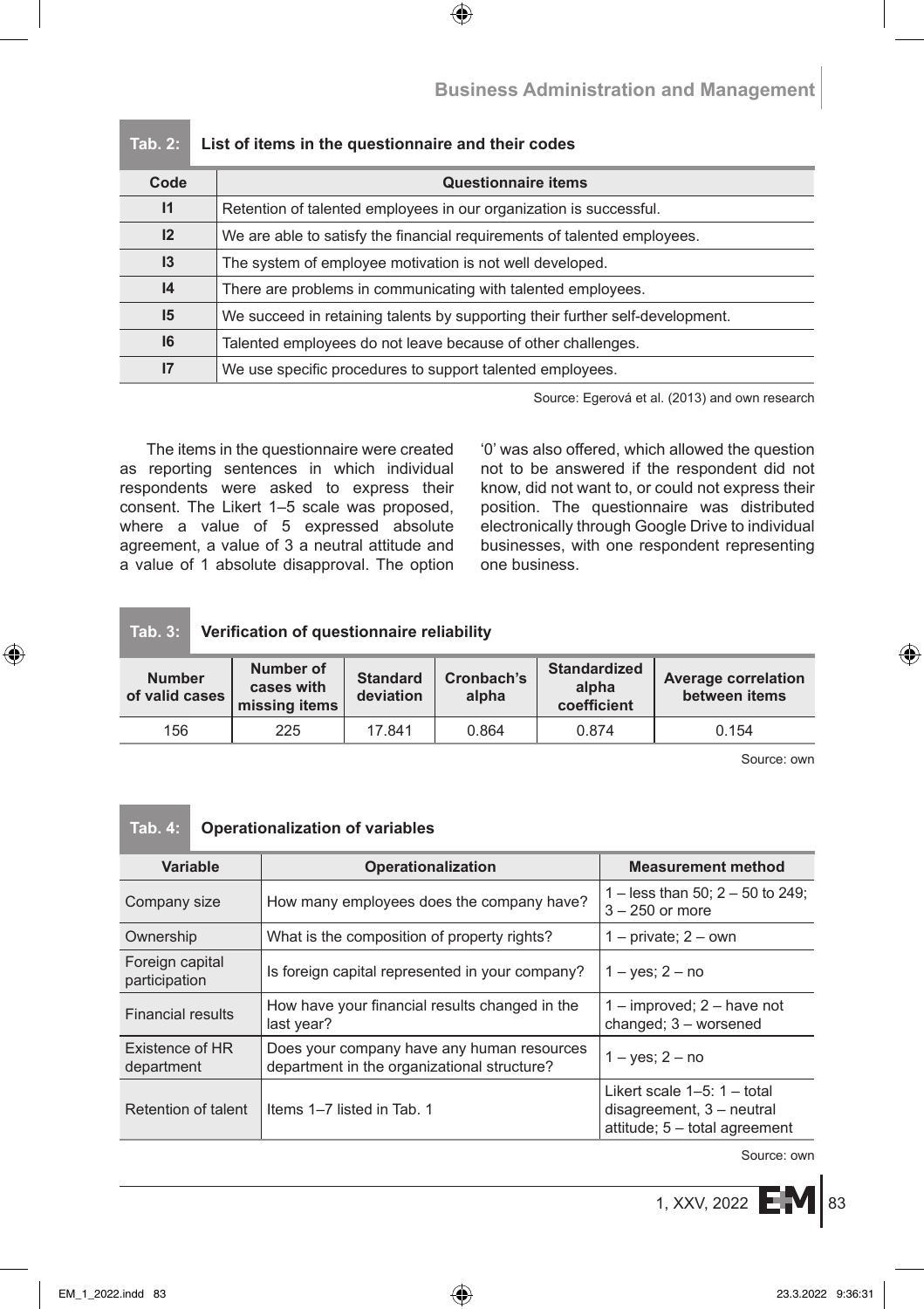First, the overall reliability of the questionnaire was verified. As can be seen from Tab. 3, Cronbach's alpha is 0.864. As reported by Munk (2013), if the Cronbach's alpha (CA) value is higher than 0.7, the questionnaire can be considered reliable. In this case, we can consider this measurement procedure reliable. In addition, the Cronbach's alpha coefficient and the standardized alpha coefficient are approximately the same, which means that the items have approximately the same variability.

In order to establish research hypotheses, the individual variables must be operationalized. This means expressing them with categorizable or measurable indicators (Tab. 4).

According to the questionnaire design, the following research hypotheses were established:

*H1: Talent retention is influenced by the size of the enterprise.*

*H2: Talent retention is influenced by business ownership.*

*H3: Talent retention is influenced by the allocation of foreign capital in the enterprise.*

*H4: Talent retention is influenced by the financial performance of the company.*

*H5: Talent retention is influenced by the existence of a human resources unit in the enterprise.*

The research model is shown in Fig. 1 for better visibility und understanding. Our hypotheses are derived from research by several authors. They mainly focused on the size of the company as an important factor. According to Festing et al. (2013), talent management varies significantly between differently sized companies. In large companies there is a greater tendency to adopt exclusive talent management, the retention process focuses on only a few important employees, and specific practices are required for talent retention (Valverde et al., 2013). Some of them are oriented towards the influence of ownership and the nature of the capital contained in the organization on the talent management process (Schuler et al., 2012; Festing et al., 2013; Michie et al., 2016). They argue that talent management is mostly promoted to branch offices from the global network. Companies with foreign capital have an advantage because they are innovative and can diversify the talent pool to upgrade the knowledge base and capabilities (Mellahi & Collings, 2010). There is a need to research the relationship between organizational performance and level of talent management (Shih et al., 2016; Alruwaili, 2018). Bethke-Langenegger et al. (2011) identified that companies with talent management practices strongly focused on corporate strategy have a statistically higher significant impact on organizational outcomes (company attractiveness, the achievement of business goals, customer satisfaction and corporate profit). Thus, talent management has a significant impact on the performance of the organization. Shuler et al. (2011) also identified organizational structure as one of several problems in talent management. That is the reason why we add the relationship between the HR unit in the organization and the level of talent management to our research.

To evaluate the questionnaire, a simple arithmetic average was used to identify strengths and weaknesses in the process of talent retention in the examined set of business entities. The analysis of variance (ANOVA) was used to determine statistically significant differences in responses according to the classification criteria (enterprise size,<br>ownership, foreign capital participation, ownership, foreign capital participation, financial results of the enterprise, existence of human resources) and hypothesis verification. The analysis of variance examines the dependency of the quantitative variable of the factor. The aim of the analysis is to identify whether the mean differences in the individual groups (by factor) are statistically significant, i.e., the variable depends on the factor or the mean differences of the individual groups (by factor) are only random, i.e., the variable is independent of the factor (Munk, 2013). In the case of more than two groups of respondents, multiple comparisons were completed after finding statistically significant differences. Their task is to find out which groups differ statistically significantly from each other by means of averages. All statistical tests were performed at a significance level of alpha = 0.05 through the SPSS software.

To further explain these differences and to identify the most important factors for retention, the focus group approach was utilized. The focus groups were constructed to ascertain certain differences in perception of talent retention between employees and managers in the organization. Four focus groups (2 for employees, 2 for managers) were formed and the size of the focus group varied between 5–8.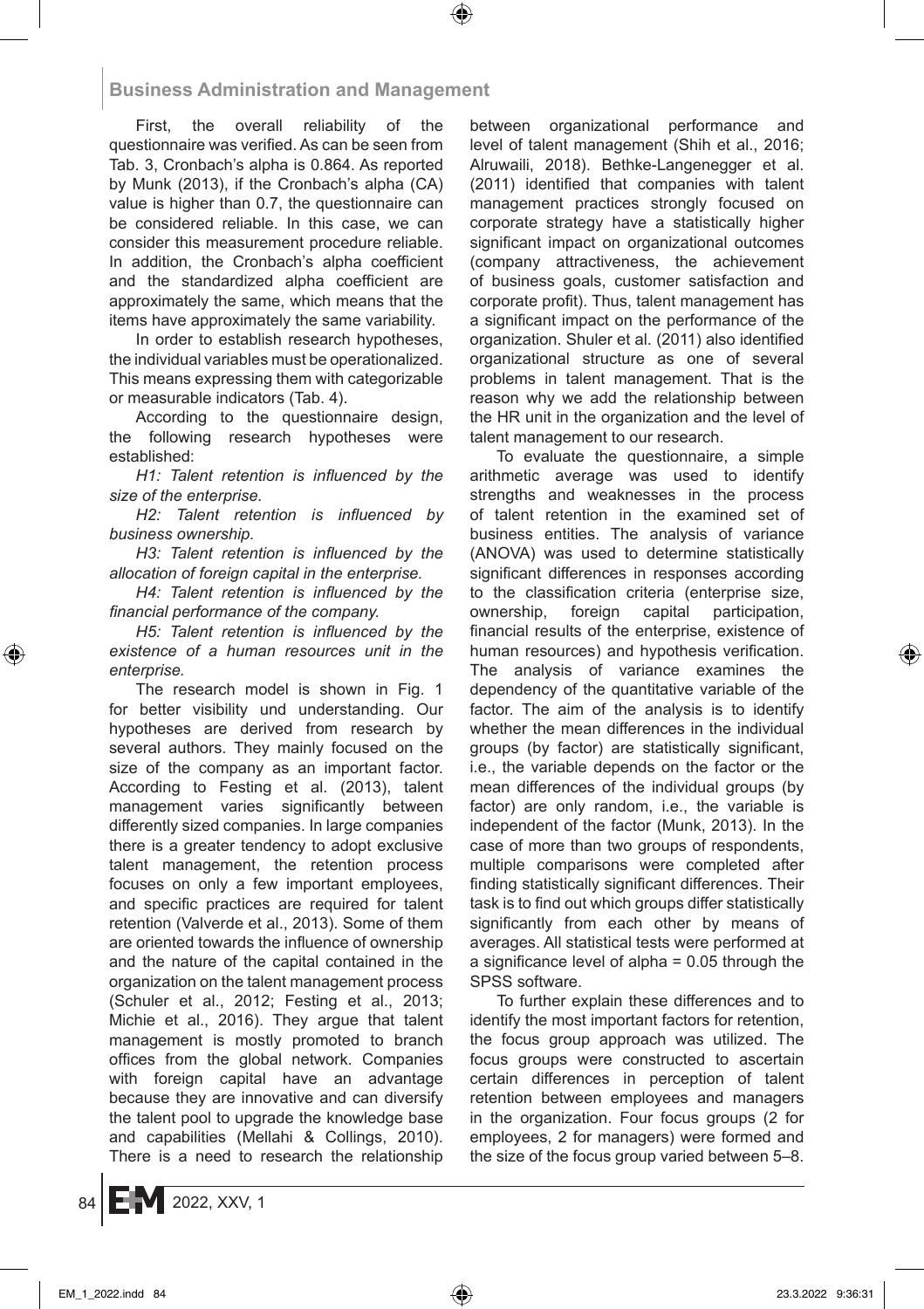

Source: own

# **3. Research Results**

Continuous staff turnover reduces the quality of the human resources in the company and increases personnel costs. Therefore, a prerequisite for business success is to retain talented individuals occupying key positions within the organization. In our research, we identified some differences among different types of organizations. We also searched for whether it is necessary to develop an appropriate system of motivation, remuneration as well as communication in the company. We also focused on special appropriate tools of retention such as employee care above the legal requirement and a wide range of self-development opportunities that reflected company's HR policy. All this can keep talents from leaving due to various external challenges.

| <b>Company size</b> | <b>Items</b> | 11   | 12   | 13   | 4    | 15   | 16   | 17   |
|---------------------|--------------|------|------|------|------|------|------|------|
|                     | <b>Valid</b> | 170  | 175  | 173  | 172  | 168  | 169  | 167  |
| <b>Small</b>        | <b>Mean</b>  | 3.24 | 2.92 | 3.09 | 3.44 | 3.19 | 2.91 | 2.68 |
|                     | Std. dev.    | 1.12 | 1.13 | 1.22 | 1.11 | 1.08 | 1.28 | 1.09 |
|                     | <b>Valid</b> | 109  | 104  | 111  | 106  | 105  | 106  | 101  |
| <b>Medium</b>       | <b>Mean</b>  | 3.04 | 2.76 | 3.06 | 3.42 | 3.20 | 2.47 | 2.74 |
|                     | Std. dev.    | 0.92 | 1.00 | 1.19 | 1.04 | 1.11 | 1.10 | 1.26 |
| Large               | Valid        | 83   | 80   | 82   | 79   | 81   | 84   | 76   |
|                     | <b>Mean</b>  | 2.99 | 2.75 | 2.96 | 3.32 | 2.93 | 2.68 | 3.08 |
|                     | Std. dev.    | 0.99 | 1.11 | 1.22 | 1.16 | 1.18 | 1.29 | 1.34 |

### **Tab. 5: Descriptive statistics for groups in terms of company size**

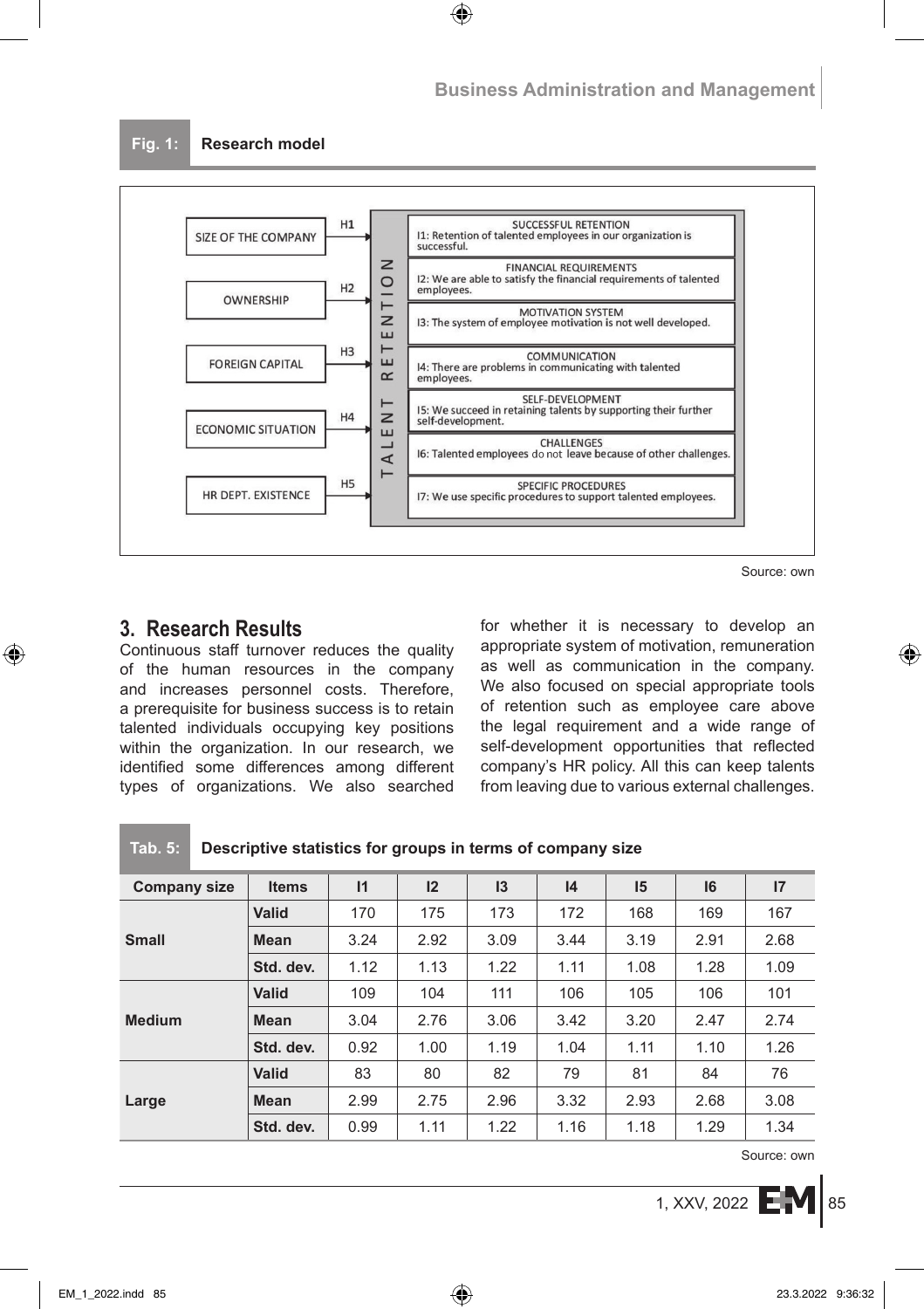Firstly, we would like to know if there are differences in talent retention in terms of company size. In Tab. 5, it is possible to see descriptive statistics of our research sample in terms of company size. It helped us to interpret significant differences in talent retention practices between small, medium, and large companies.

The average values of the analyzed items by size of enterprise show that in five research questions (I1–I4, I6) small enterprises dominated, in one question (I5) medium-sized enterprise dominated as well as one (I7) dominated by large enterprises. According to this, it can be assumed that the talent retention phase is at the highest level in small businesses. Large companies dominate only in the special procedures they carry out to retain talents.

| Tab. 6: | <b>Statisti</b> |
|---------|-----------------|
|         |                 |

**Tab. 6: Statistically significant differences in talent retention in terms of business size**

|             |       | 12    | 13    | 14    | 15    | 16    | 17    |
|-------------|-------|-------|-------|-------|-------|-------|-------|
| Mean square | 2.231 | 1.217 | 0.469 | 0.397 | 2.250 | 6.421 | 4.284 |
|             | 2.078 | 1.024 | 0.319 | 0.328 | 1.810 | 4.246 | 2.967 |
| P-value     | 0.127 | 0.360 | 0.727 | 0.721 | 0.165 | 0.015 | 0.053 |

Source: own

### **Tab. 7: Post hoc tests for statistically significant differences in retention of talent in terms of company size**

| Size of company | <b>Sig. 16</b> |       |
|-----------------|----------------|-------|
| <b>Small</b>    | <b>Medium</b>  | 0.012 |
| <b>Small</b>    | Large          | 0.333 |
| <b>Medium</b>   | Large          | 0.483 |

Source: own

In terms of the size of enterprises, only one statistically significant difference was identified in the talent retention ( $16 - Tab$ . 6). This result was verified by multiple comparisons (post hoc test) to determine which groups of enterprises had the difference (Tab. 7). The results of the tests point out the differences in the ability to retain talented employees among small and medium-sized companies. It can be stated that small enterprises carry out this activity better than medium-sized enterprises since talented employees do not leave small enterprises due to other challenges. We can state that *H1* was confirmed, because one item has shown that talent retention is on better level in small businesses compared to medium sized companies. We believe that the 'family atmosphere' and direct relationship to the owner have a stronger influence on talents remaining in small companies compared to new challenges outside the company.

In case of the second surveyed factor, ownership of an enterprise, the average values show that in all cases, private enterprises achieved higher values than state-owned enterprises (see Tab. 8). This generally points to a better ability to retain talent in private businesses compared to state-owned ones.

Testing the impact of ownership on the talent retention process demonstrates the significant impact of this factor. A statistically significant difference was identified in all items (I1, I2, I3, I4, I5, I6, I7), which is highlighted in Tab. 9.

According to the mentioned results, we can give the following reasons for why privately owned enterprises are more successful in retaining talent (compared to state-owned enterprises):

retention of talented employees is more successful (I1) mainly due to a betterdesigned system of remuneration and career growth;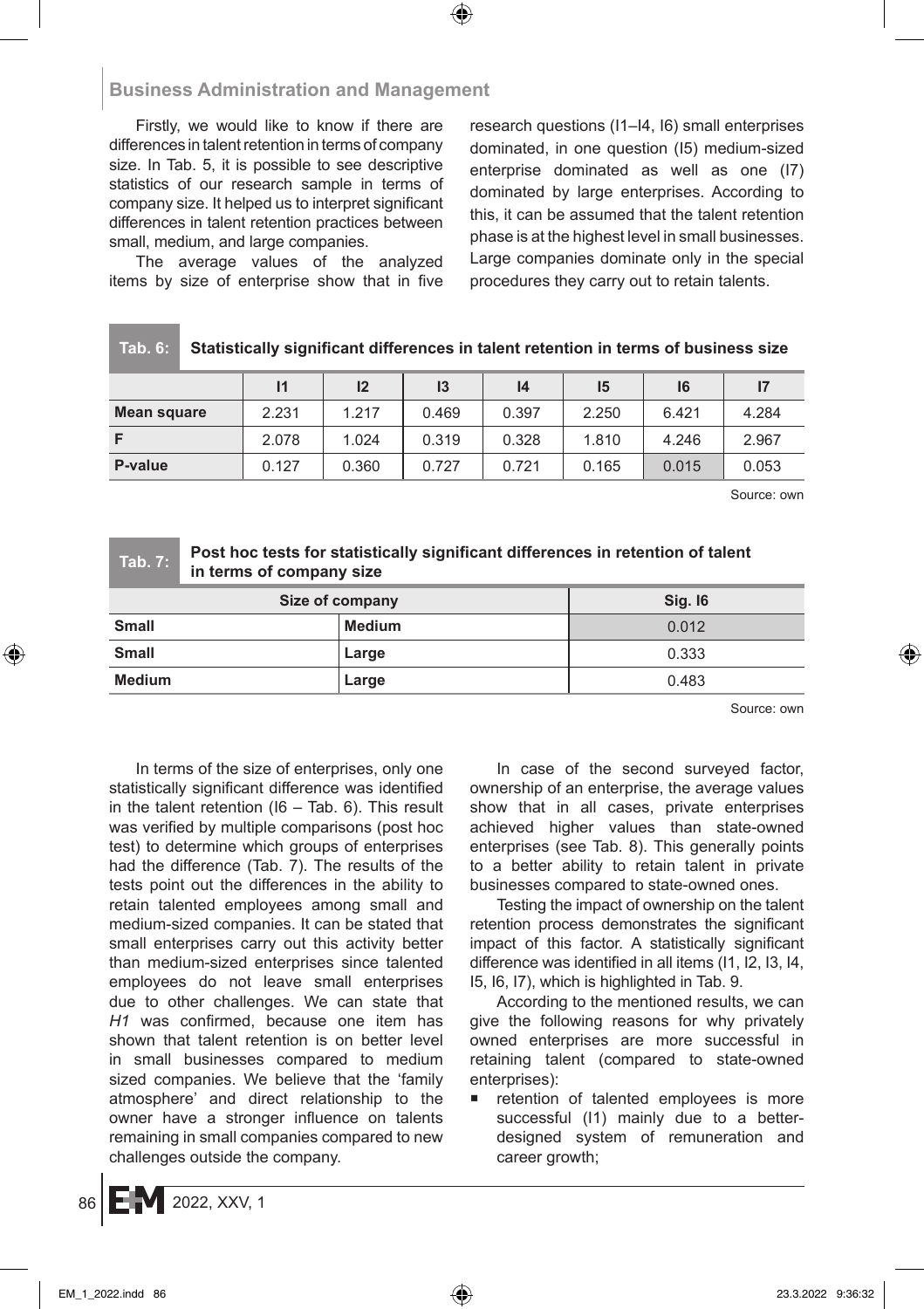| Type of company | <b>Items</b> | $\mathsf{I}$ | 12   | 13   | 4    | 15   | 16   | 17   |
|-----------------|--------------|--------------|------|------|------|------|------|------|
|                 | <b>Valid</b> | 332          | 328  | 335  | 327  | 324  | 328  | 314  |
| <b>Private</b>  | <b>Mean</b>  | 3.16         | 2.87 | 3.09 | 3.43 | 3.18 | 2.78 | 2.83 |
|                 | Std. dev.    | 1.03         | 1.10 | 1.19 | 1.10 | 1.10 | 1.25 | 1.21 |
| <b>State</b>    | <b>Valid</b> | 31           | 32   | 32   | 31   | 31   | 32   | 30   |
|                 | <b>Mean</b>  | 2.68         | 2.47 | 2.62 | 2.97 | 2.65 | 2.19 | 2.30 |
|                 | Std. dev.    | 1.05         | 1.02 | 1.39 | 1.02 | 1.11 | 0.93 | 0.99 |

### **Tab. 8: Descriptive statistics for groups in term of ownership**

Source: own

# **I1 I2 I3 I4 I5 I6 I7 Mean square** 6.593 4.668 6.385 6.082 8.157 10.147 7.820 **F** 6.209 3.929 4.367 5.069 6.706 6.707 5.462 **P-value** 0.013 0.048 0.037 0.025 0.010 0.020 0.020 **Tab. 9: Statistically significant differences in talent retention in terms of business ownership**

Source: own

- they are better in satisfying the financial requirements of talented employees (I2);
- **the system of employee motivation is** better refined (I3), as there are basically no barriers and limits in this;
- communication with talented employees is less problematic than in state-owned enterprises (I4), mainly because of greater authority resulting from the expertise of managers;
- **the ability to retain talents is supported** through the promotion of further selfdevelopment (I5) of talents;
- talented employees leave less often due to other challenges (I6);
- the procedures to support talented workers are more widely used than in state-owned enterprises (I7).

We can state that *H2* was confirmed, because statistically significant differences were found in all items. We believe that all these differences come from the different philosophy in these companies. In private companies, financial performance and business results are on the highest priority level compared to state organizations where many times public

| <b>Type of company</b>  | <b>Items</b> | $\mathsf{I}$ | 12   | 13   | 4    | 15   | 16   | 17   |
|-------------------------|--------------|--------------|------|------|------|------|------|------|
| Foreign capital         | <b>Valid</b> | 156          | 152  | 153  | 148  | 151  | 152  | 143  |
|                         | <b>Mean</b>  | 3.12         | 2.89 | 3.23 | 3.41 | 3.26 | 2.73 | 2.99 |
|                         | Std. dev.    | 1.01         | 1.09 | 1.17 | 1.07 | 1.09 | 1.23 | 1.23 |
| <b>Domestic capital</b> | <b>Valid</b> | 206          | 207  | 213  | 209  | 203  | 207  | 200  |
|                         | Mean         | 3.12         | 2.79 | 2.92 | 3.38 | 3.02 | 2.73 | 2.63 |
|                         | Std. dev.    | 1.06         | 1.09 | 1.23 | 1.12 | 1.13 | 1.24 | 1.16 |

### **Tab. 10: Descriptive statistics for groups in term of foreign capital**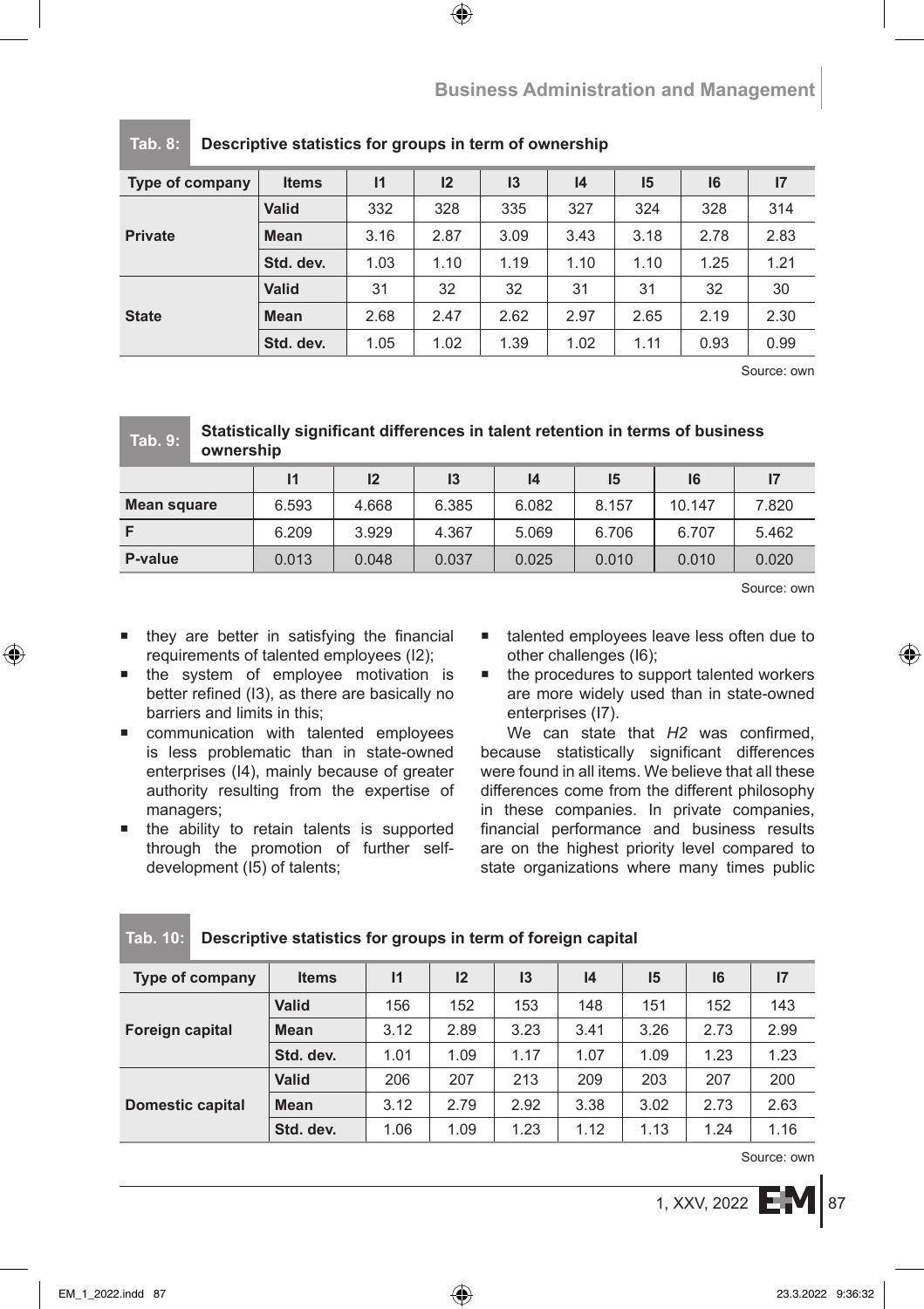### **Tab. 11: Statistically significant differences in talent retention in terms of foreign capital participation in the enterprise**

|             |       | 12    | I3    | 14    | 15    | 16    |        |
|-------------|-------|-------|-------|-------|-------|-------|--------|
| Mean square | 0.002 | 0.920 | 8.738 | 0.101 | 5.206 | 0.000 | 10.988 |
|             | 0.002 | 0.774 | 6.030 | 0.083 | 4.209 | 0.000 | 7.780  |
| P-value     | 0.962 | 0.380 | 0.015 | 0.774 | 0.041 | 0.995 | 0.006  |

Source: own

interests are at the top, one other reason for these results is agency problem.

Another examined factor, participation of foreign capital in the capital structure of the company, shows that foreign capital firms achieved better or the same (in two items – I1, I6) scores (see Tab. 10). Consequently, the level of talent retention in foreign-owned enterprises can be considered higher than in domestic enterprises.

The impact of foreign capital in the process of retaining talented employees is shown to be statistically significant in three items (I3, I5, I7) highlighted in Tab. 11.

The differences in responses to I3 show that the system of motivation in foreign capital companies, where the experience and knowhow from abroad are used as motivation, is better elaborated. Subsequently, it can be stated that in foreign capital companies, where specific procedures for the support of talented people (I7) are used more often, it is possible to retain talented employees due to the support for their further self-development (I5). We can state that *H3* was confirmed, because statistically significant differences were identified in 3 items and it showed us that talent retention is on higher level in companies with foreign capital compared to enterprises with only domestic capital. We believe that all these differences come from the different knowledge of companies. Organizations with foreign capital more easily adopt new trends in each area because they have extensive experience with similar activities at their headquarters or in other branches.

The average values in the items dealing with the retention of talent in terms of financial performance show that the process of keeping talents at a higher quality level is better in companies that show better financial results (see Tab. 12).

Financial results affect all business activities, including talent retention. Four statistically significant differences in responses were identified in the impact of this factor (items I1, I2, I3, I5 – highlighted in Tab. 13). The results were subjected to multiple comparisons (post hoc tests – Tab. 14) to determine in which groups of companies these significant differences exist.

| <b>Companies</b>   | <b>Items</b> | $\mathsf{I}$ | 12   | 13   | 14   | 15   | 16   | 17   |
|--------------------|--------------|--------------|------|------|------|------|------|------|
|                    | Valid        | 177          | 179  | 177  | 175  | 172  | 171  | 164  |
| <b>Improved</b>    | Mean         | 3.35         | 3.08 | 3.23 | 3.50 | 3.33 | 2.84 | 2.90 |
|                    | Std. dev.    | 0.95         | 1.09 | 1.20 | 1.08 | 1.08 | 1.29 | 1.20 |
|                    | Valid        | 149          | 145  | 153  | 148  | 148  | 153  | 143  |
| Has not<br>changed | <b>Mean</b>  | 3.01         | 2.69 | 2.90 | 3.33 | 3.09 | 2.70 | 2.71 |
|                    | Std. dev.    | 1.03         | 1.00 | 1.15 | 1.01 | 1.08 | 1.18 | 1.15 |
|                    | Valid        | 37           | 36   | 37   | 35   | 36   | 36   | 37   |
| Worsened           | <b>Mean</b>  | 2.41         | 2.14 | 2.78 | 3.11 | 2.33 | 2.39 | 2.62 |
|                    | Std. dev.    | 1.09         | 1.02 | 1.40 | 1.47 | 1.12 | 1.27 | 1.42 |

### **Tab. 12: Descriptive statistics for groups in term of financial situation**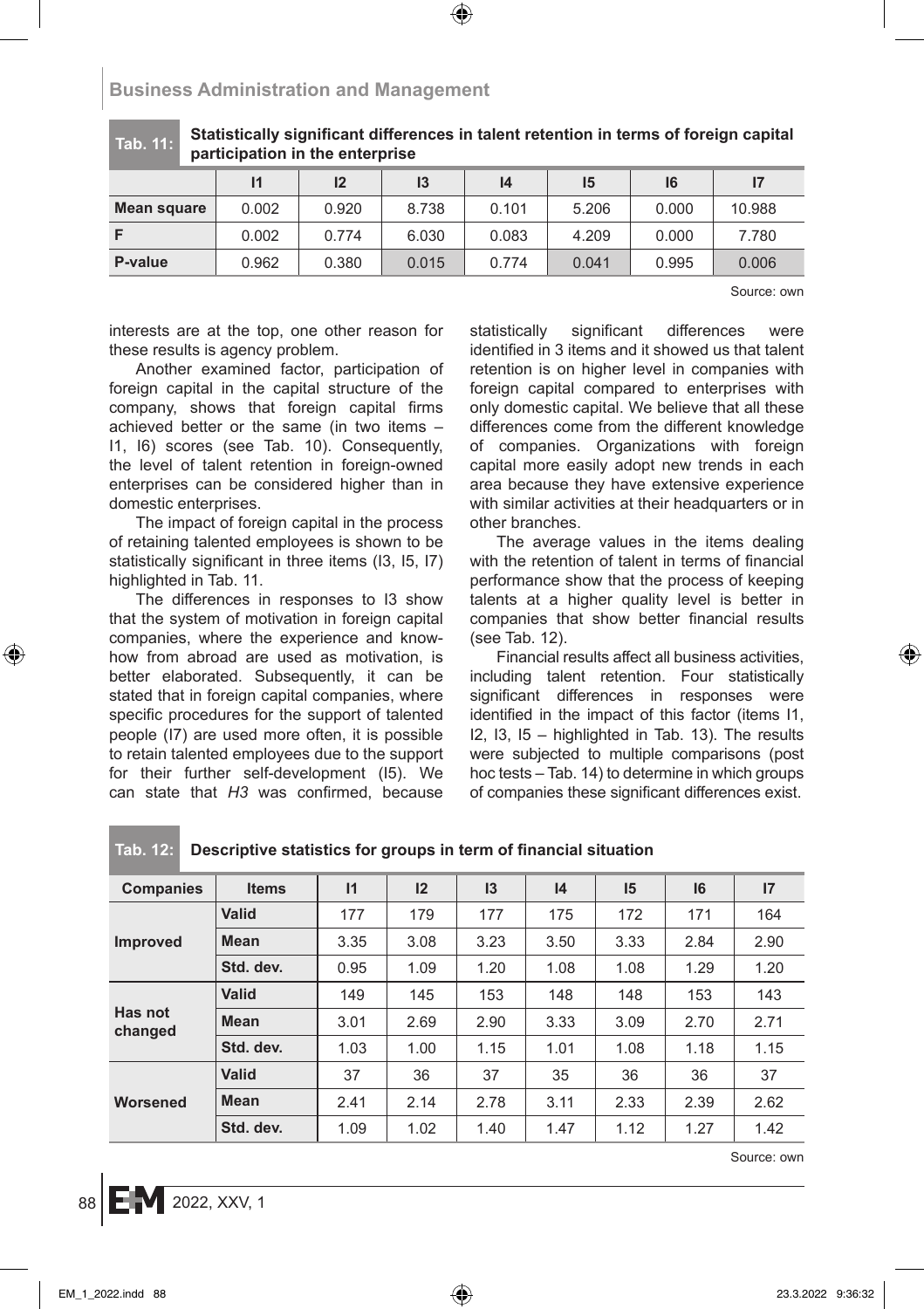**Tab. 13: Statistically significant differences in talent retention in terms of financial situation**

|             | 11     | 12     | I3    | 14    | 15     | 16    | 17    |
|-------------|--------|--------|-------|-------|--------|-------|-------|
| Mean square | 14.983 | 15.539 | 5.726 | 2.591 | 14.807 | 3.130 | 1.980 |
| F           | 15.101 | 14.071 | 3.972 | 2.149 | 12.673 | 2.031 | 1.355 |
| P-value     | 0.000  | 0.000  | 0.020 | 0.118 | 0.000  | 0.133 | 0.259 |

Source: own

### **Tab. 14: Post hoc tests for statistically significant differences in talent retention in terms of financial situation**

| <b>Financial situation</b> |                 | <b>Sig. 11</b> | <b>Sig. 12</b> | <b>Sig. 13</b> | <b>Sig. 15</b> |
|----------------------------|-----------------|----------------|----------------|----------------|----------------|
| <b>Improved</b>            | Has not changed | 0.007          | 0.003          | 0.040          | 0.138          |
| <b>Improved</b>            | Worsened        | 0.000          | 0.000          | 0.105          | 0.000          |
| Has not changed            | Worsened        | 0.003          | 0.014          | 0.853          | 0.001          |

Source: own

All these differences resulted from better opportunities to retain talented employees in businesses whose financial performance has improved. It can also be concluded, that enterprises with worsened financial results:

- fail to satisfy the financial requirements of talented employees sufficiently (I2);
- create a system with support options for the further self-development of employees (I5) to a lesser extent;
- **a** are less able to retain talented employees (I1) because of the general need for greater amounts of funds that can be invested to support talented people in the enterprise.

We can state that *H4* was confirmed, because statistically significant differences were identified in 4 items in favor of better talent retention in companies with better economic results. When we look at these results, we can confirm other researches, which stated that financial performance is one of the most important factors that influence human resources management (Bethke-Langenegger et al., 2008). That is very logical because the financial situation determines the possibilities to retain talented people. We can see the analogy also in professional sports, where star players play for financially strong teams.

Within the last surveyed factor, the existence of a human resources unit in an enterprise, the average response rates show that both types of enterprise show very similar results (see Tab. 15).

Businesses with a human resources unit scored better in four items (I1, I3, I5, I7) and businesses in which no such or similar organizational unit exists scored better in three

| .<br>or not          |              |              |      |      |      |      |      |      |
|----------------------|--------------|--------------|------|------|------|------|------|------|
| Type of company      | <b>Items</b> | $\mathsf{I}$ | 12   | I3   | 4    | 15   | 16   | 17   |
|                      | <b>Valid</b> | 229          | 221  | 227  | 223  | 225  | 227  | 212  |
| <b>HR</b> department | Mean         | 3.12         | 2.80 | 3.07 | 3.39 | 3.21 | 2.62 | 2.90 |
|                      | Std. dev.    | 0.95         | 1.03 | 1.20 | 1.05 | 1.10 | 1.20 | 1.21 |
| No HR department     | <b>Valid</b> | 134          | 139  | 140  | 135  | 131  | 133  | 132  |
|                      | Mean         | 3.10         | 2.87 | 3.01 | 3.40 | 2.98 | 2.93 | 2.62 |
|                      | Std. dev.    | 1.17         | 1.18 | 1.23 | 1.18 | 1.14 | 1.29 | 1.19 |

**Tab. 15: Descriptive statistics for groups in terms of company having HR department**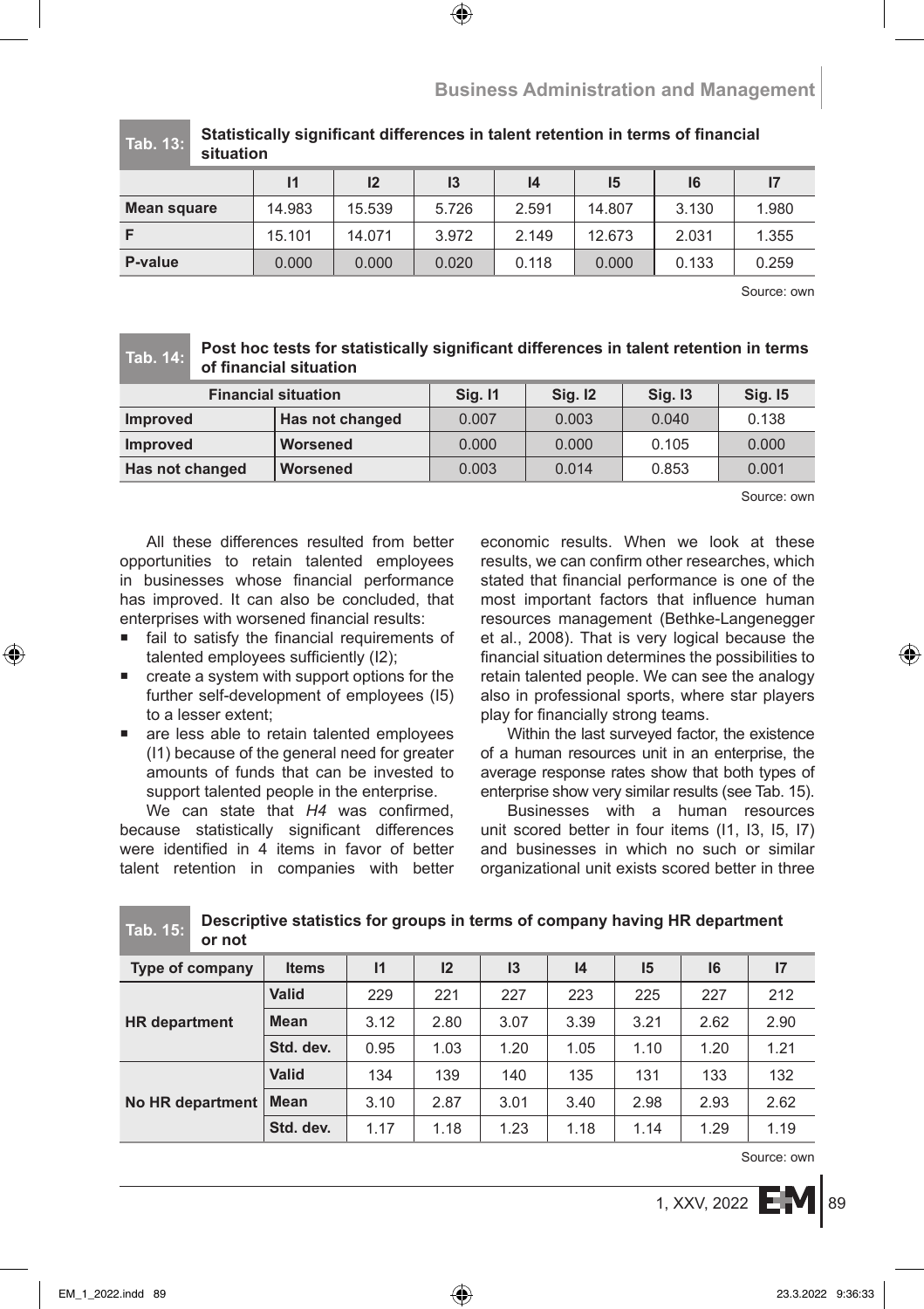|             |       | 12    | 13    | 14    | 15    | 16    |       |  |
|-------------|-------|-------|-------|-------|-------|-------|-------|--|
| Mean square | 0.027 | 0.413 | 0.232 | 0.017 | 4.327 | 8.353 | 6.366 |  |
|             | 0.025 | 0.348 | 0.158 | 0.014 | 3.499 | 5.456 | 4.389 |  |
| P-value     | 0.875 | 0.555 | 0.691 | 0.905 | 0.062 | 0.020 | 0.037 |  |

### **Tab. 16: Statistically significant differences in talent retention in terms of HR department**

Source: own

(I2, I4, I6). In addition, the existence of a human resources unit was statistically significant only in two headings (item  $16$ ,  $17 -$  highlighted in Tab. 16).

Differences in responses indicate that employees in enterprises where there is no human resources unit do not leave because of other challenges (I6). In addition, such a unit only minimally affects the retention of talent within the organization, despite it is implementing specific procedures to support talented workers (I7). This highlighted the task for top management of the company, who should support activities and create an environment that will help to develop and retain talented individuals in the company. We can state that *H5* was confirmed, because statistically significant differences were identified in 2 items in favor of companies where HR department is included into organizational structure.

We tried to extend our results through the focus groups. We provided it in two ways – with employees and employers (represented by managers) separately. In the focus group sessions employees indicate the following factors to remain in the organization. The most important for them is base salary. In case the rivals in the business offer them much more money, they are ready to leave the organization immediately. They can consider better offers from rivals only in case top management will show trust in which the organization's leadership is perceived as caring for employees and in case there are more career opportunities in the current position. Employee development, work and life balance, and personal relationships inside the company, play important roles for them as well. Employers represented by managers have a slightly different attitude to retention of employees. They prioritize learning and skills development as the most important factors to retain talented employees. Through development, employees can maximize the talent and bring greater organizational performance. According to them, the positive image of being a good employer should also be considered as a significant factor. Managers also realize that they play an important role in retention because they set up objectives that seem to be attractive for employees; they also create opportunities for them, and communicate with them. These all factors must be considered when organizations build an organization on talent management principles focused on talent retention, which can result in better job satisfaction connected with greater organizational performance.

# **Conclusions**

Searching for talent management practices is still a very popular topic among academics and practitioners. Research focuses on the process of talent management, the inclusive and exclusive approach to talent management, the influence on organizational performance, resolving the problems in selected phases, and defining what talent is and what it is not.

Retention of talents seems to be the most problematic phase of talent management in our circumstances. Compared to other V4 countries, Slovakia has reached the lowest level in this phase of talent management (Egerová et al., 2013). Thus, there is great room to improve it in organizations. That was the main reason to write this paper – to help to analyze the current situation in different types of companies and find ways to improve talent management practices focused on talent retention. Slovakian companies lag mainly because this stage is influenced by many external factors, which companies cannot influence. However, they can undertake many activities to retain the talented individuals in which they have invested considerable resources.

We searched to see whether there are some differences in talent retention practices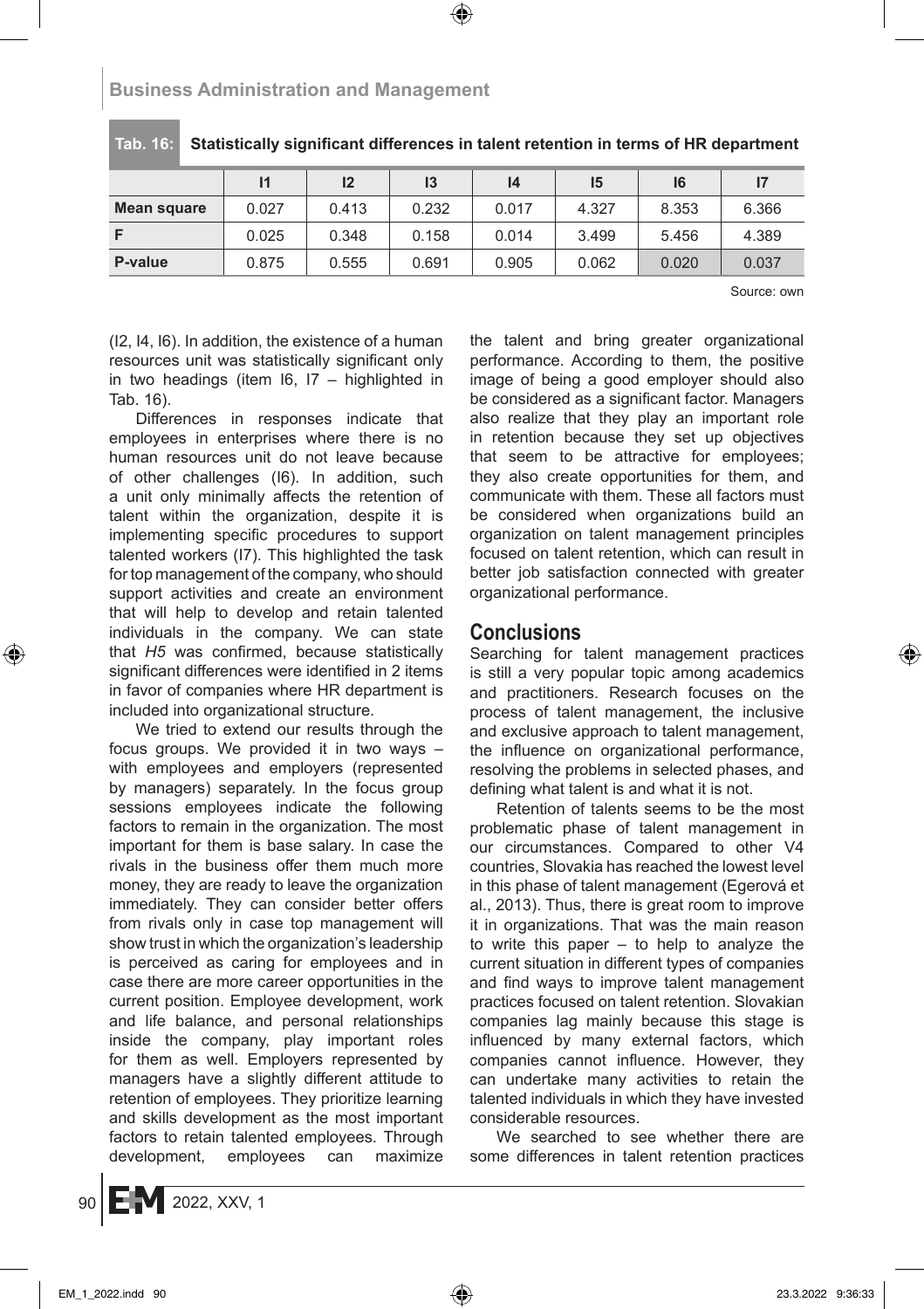between different types of companies. As the main parameters to classify organizations we selected size of company, ownership, foreign capital participation, financial situation, and existence of a HR unit in the organizational structure. We tested hypotheses connected with talent retention in terms of the influence of the chosen parameters mentioned above. The ownership of the business was evaluated as the most significant factor that influences this phase of talent management. Private enterprises perform this phase at a better level than stateowned enterprises or institutions. This is mainly due to the fact that there are many barriers in state-owned enterprises that make it impossible to retain the highest quality individuals. Private companies have almost no limits to fulfilling the requirements of talented employees. These are mainly financial limitations, but also various directives or regulations that hamper the effect of retaining talent in state-owned enterprises. In private companies, the motivation system is usually set up on the business parameters and fulfilling them means higher salaries and other benefits. They are also able to invest in human power to improve it through thorough training and self-development. Communication is also on a higher level in private organizations and respondents do not indicate any problems in this area. Private companies are also more successful in retention due to the new challenges and specific procedures they implement for talented people. Companies with foreign capital usually adopt a talent retention strategy from their headquarters. In these companies, motivation system, development, and special procedures for talented individuals are on a higher level compared to domestic companies. Foreign companies have successfully verified many special procedures and that is the reason why they can adopt them very quickly also in Slovak conditions with good results. Our results according to the ownership and foreign capital are in line with other previous researches (Pantouvakis & Vlachos, 2020; Liu et al., 2021), where culture plays important role in talent retention, and of course, there are many differences in culture of private companies vs. state companies, and enterprises with or without foreign capital.

The financial situation of the company has a significant impact on talent retention because base salary is the key parameter for employees in the retention process. In companies where the financial situation has improved, we identify more successful talent retention. In these companies, top management more significantly supports talented individuals through remuneration, motivation system, and development. Results of our research confirmed some previous studies (Bethke-Langenegger et al., 2011; Omotunde & Alegbeleye, 2021) where financial situation was searched as highly influential factor of talent retention process. Talent retention is connected with higher costs, nevertheless brings positive organizational outcomes (Kontoghiorghes & Frangou, 2009).

The organizational structure of a company that also includes an HR management unit provides more time, space, and focus on talent development and executes procedures that are more specific. That is the reason why companies where an HR unit exists are more successful in that area. This is in line with research of Jindal et al. (2017), where stated that companies with a certain organizational unit focused on HR have more engaged employees, which significantly contributes to increased productivity and less attrition rate on human capital, which is also reflected in the retention of talented individuals.

What is very interesting from our research is that the size of the company is a less significant parameter. Nevertheless, large companies that have more money for improvement, for higher salaries, and whose financial situation is at a higher level, are less successful in retention. Talented people more often leave the company because of other challenges in another organization. We did not find any similar results in previous studies. Therefore, it should be very interesting to focus our next research to explore main reasons in small companies that influence talent retention in that companies.

To improve the talent retention process, we recommend the following activities: first, each company must identify the weaknesses in talent retention. They must find factors due to which retention is not successful and talented people move away. Following that, every company must create a positive image of being a good employer because every person wants to work for a company where the employer takes good care of him or her. We also recommend developing an appropriate system of motivation linked to the achieved results as well as the potential of employees. Within this system, the company should combine financial and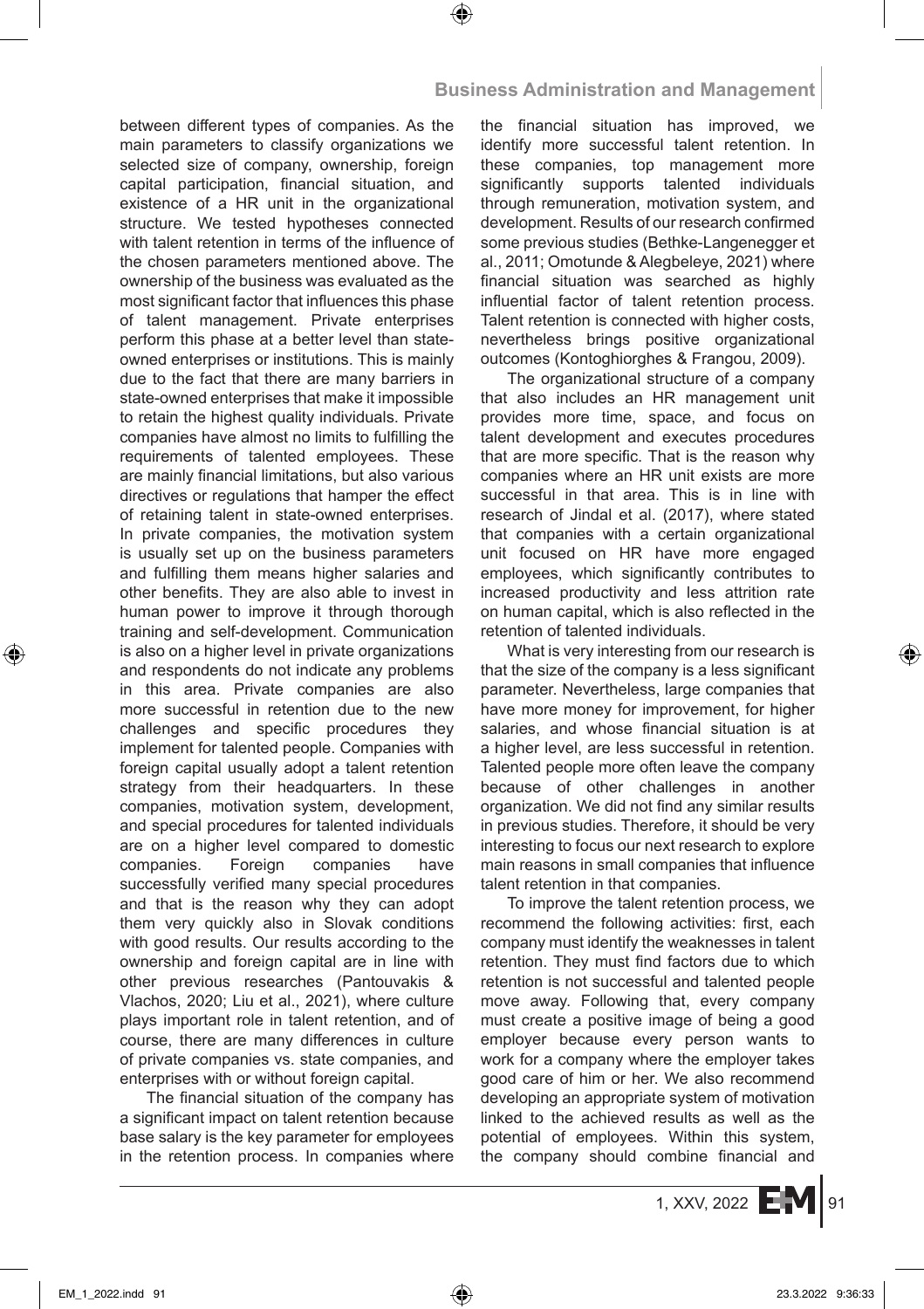non-financial benefits for talents. These may include, for example, the payment of a share of profits, special bonuses, but also the provision of housing, recreation or family care. We also recommend performing special procedures for talented individuals. Communication can ruin many things, but also solve a lot, so improving the communication skills of managers can increase the level of talent retention. Talents must be allowed to develop continuously and work on improving themselves, for which top management must create favorable conditions. Finally, yet importantly, it is necessary to look for new challenges for talents, new projects in which talented individuals will work together and thus escape stereotypical work that could lead them to leaving for the competition.

We think that our research expands the previous research results mentioned above. All previous researches focused on only one parameter, but we expanded it more to gain complex information about talent retention practices. This is the reason why we could not go deeper to analyze and describe all reasons behind the current state in these companies. This we see as a limitation of this research but our ambition is to continue with this research and analyze each company category in more detail, mostly through qualitative research (interviews and case studies) and we would like to show the strong relationship between talent management and organizational performance. Another possibility is to spread this research to other talent management phases such as talent strategy, identification, assessment, and development. To be honest, we have to mention that the extend of our research does not allow us to take the cultural aspect of talent management (Pantouvakis & Vlachos, 2020; Liu et al., 2021) and connection with the global perspective on talent management (Froese et al., 2020) into consideration. Therefore, we strongly recommend to include these perspectives into future research.

*Acknowledgment: Supported by the grant VEGA 1/0525/21 of "The Ministry of Education, Science, Research and Sport of the Slovak Republic".*

### **References**

Agarwal, S. C., & Jain, R. (2015). An Analytical Study of Top Management Perception on Talent Management Efficacy in Indian Cement Industry. *Pacific Business Review International, 7*(11), 61–65.

Aguinis, H., & O'Boyle, E., Jr. (2014). Star performers in twenty‐first century organizations. *Personnel Psychology, 67*(2), 313–350. https:// doi.org/10.1111/peps.12054

Ahammad, M. F., Glaister, K. W., & Gomes, E. (2020). Strategic agility and human resource management. *Human Resource Management Review*, *30*(1), 100700. https:// doi.org/10.1016/j.hrmr.2019.100700

Albert, D., Kreutzer, M., & Lechner, C. (2014). Resolving the paradox of interdependency and strategic renewal in activity systems. *Academy of Management Review, 40*(2), 210–234. https://doi.org/10.5465/amr.2012.0177

Allal-Chérif, O., Aránega, A. Y., & Sánchez, R. C. (2021). Intelligent recruitment: How to identify, select, and retain talents from around the world using artificial intelligence*. Technological Forecasting and Social Change, 169,* 120822. https://doi.org/10.1016/j.techfore.2021.120822

Alruwaili, N. F. (2018). Talent Management and Talent Building in Upgrading Employee Performance. *European Journal of Sustainable Development, 7*(1), 98–106. https://doi. org/10.14207/ejsd.2018.v7n1p98

Armstrong, M. (2010). *Armstrong's Essential Human Resource Management Practice: A Guide to People Management*. London: Kogan Page Publishers.

Ashton, C., & Morton, L. (2005). Managing talent for competitive advantage: Taking a systemic approach to talent management. *Strategic HR Review, 4*(5), 28–31. https://doi. org/10.1108/14754390580000819

Beheshtifar, M., & Nekoie-Moghadam, M. (2011). Talent management: A complementary process for succession planning. *Life Science Journal – Acta Zhengzhou University Overseas Edition, 8*(4), 474–477.

Bethke-Langenegger, P., Mahler, P., & Staffelbach, B. (2011). Effectiveness of talent management strategies. *European Journal of International Management, 5*(5), 524–539. https://doi.org/10.1504/EJIM.2011.042177

Biswas, M., & Suar, D. (2013). Which Employees' Values Matter Most in the Creation of Employer Branding? *Journal of Marketing Development and Competitiveness, 7*(1), 93–102.

Björkman, I., Ehrnrooth, M., Mäkelä, K., Smale, A., & Sumelius, J. (2013). Talent or Not? Employee Reactions to Talent Identification.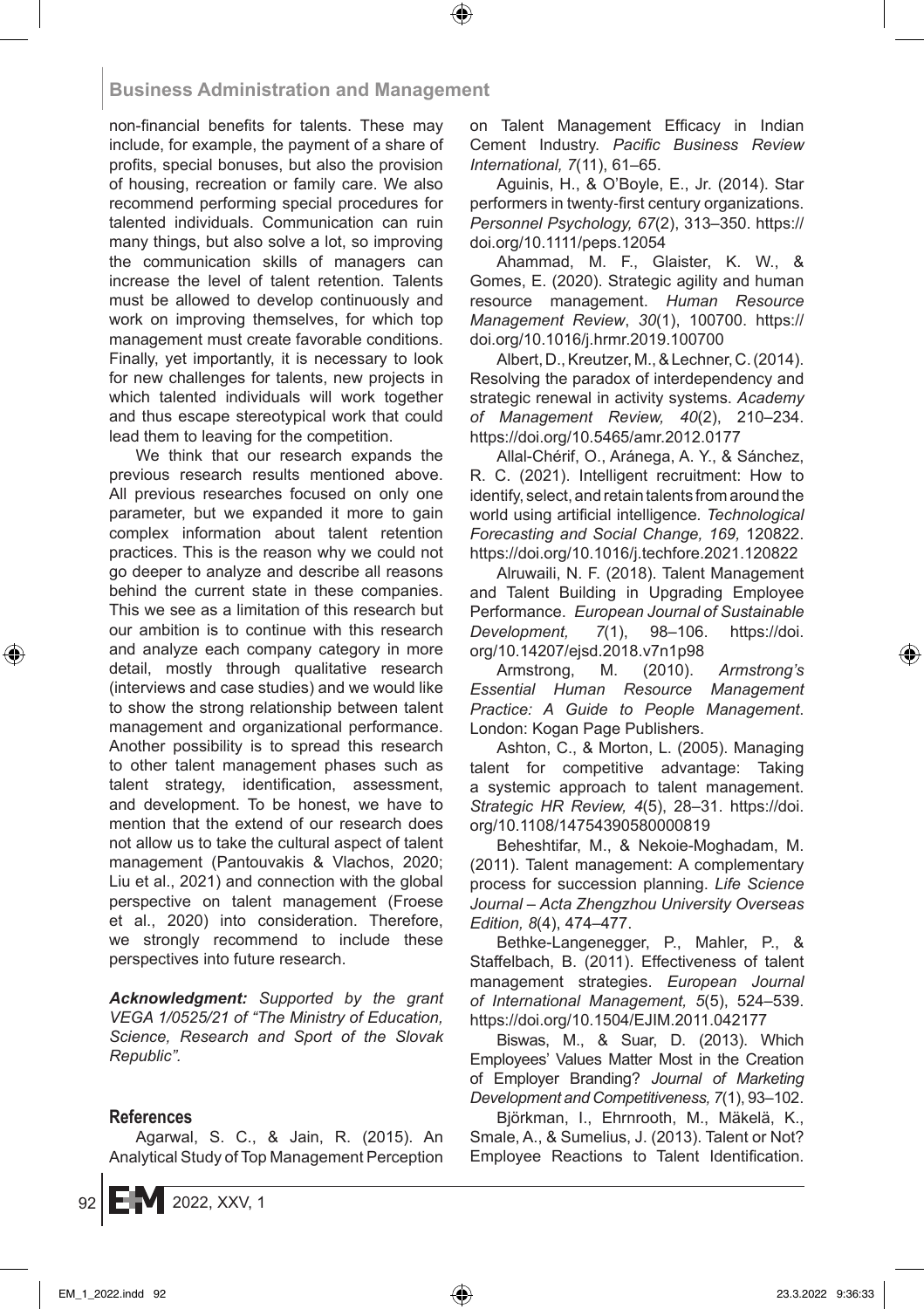*Human Resource Management, 52*(2), 195–214. https://doi.org/10.1002/hrm.21525

Braunscheidel, M. J., & Suresh, N. C. (2009). The organizational antecedents of a firm's supply chain agility for risk mitigation and response. *Journal of Operations Management, 27*(2), 119–140. https://doi.org/10.1016/j. jom.2008.09.006

Cappelli, P. (2008). Talent Management for the Twenty-First Century. *Harvard Business Review, 86*(3), 74.

Chakraborty, D., & Biswas, W. (2019). Evaluating the impact of human resource planning programs in addressing the strategic goal of the firm. *Journal of Advances in Management Research*.

Christensen Hughes, J., & Rog, E. (2008). Talent management: A strategy for improving employee recruitment, retention and engagement within hospitality organizations. *International Journal of Contemporary Hospitality Management, 20*(7), 743–757. https://doi.org/10.1108/09596110810899086

Church, A. H., Fleck, C. R., Foster, G. C., Levine, R. C., Lopez, F. J., & Rotolo, C. T. (2016). Does purpose matter? The stability of personality assessments in organization development and talent management applications over time. *The Journal of Applied Behavioral Science, 52*(4), 450–481. https:// doi.org/10.1177/0021886316668748

CIPD. (2011). *Employment Relations Survey.* Retrieved February 9, 2020, from https:// www.cipd.co.uk/knowledge/fundamentals/ relations/employees/survey-report#

Collings, D. G., & Mellahi, K. (2009). Strategic talent management: A review and research agenda. *Human Resource Management Review, 19*(4), 304–313. https:// doi.org/10.1080/09585192.2019.1711442

Collings, D. G., Mellahi, K., & Cascio, W. F. (2019). Global Talent Management and Performance in Multinational Enterprises: A Multilevel Perspective. *Journal of Management, 45*(2), 540–566. https://doi. org/10.1177/0149206318757018

Collins, C. J. (2020). Expanding the resource based view model of strategic human resource management. *The International Journal of Human Resource Management, 32*(2), 1–28. https://doi.org/10.1080/09585192. 2019.1711442

D'Amato, A., & Herzfeldt, R. (2008). Learning orientation, organizational commitment and talent retention across generations: A study of European managers. *Journal of Managerial Psychology, 23*(8), 929–953. https://doi. org/10.1108/02683940810904402

Deloitte. (2005). *Becoming a Magnet for Talent: Global Talent Pulse Survey Results, Canadian Edition.* Retrieved May 3, 2018, from www.deloitte.com/dtt/ research/0,1015,cid%253D103148,00.html

DiRomualdo, T., Joyce, S., & Bression, N. (2009). *Key Findings from Hackett's Performance Study on Talent Management Maturity.* Palo Alto, CA: Hackett Group.

Doz, Y. L., & Kosonen, M. (2008). *Strategy: How Strategic Agility Will Help You Stay Ahead of the Game*. London: Pearson Education.

Egerová, D., Eger, L., Jiřincová, M., Lančarič, D., Savov, R., Sojka, L., Ali Taha, V., Sirková, M., Kaščáková, Z., Czeglédi, C., Hajós, L., Kuna Marosné, Z., Leczykiewicz, T., Springer, A., & Szypula, K. (2013). *Integrated Talent Management – Challenge and Future for Organizations in Visegrad Countries.* Pilsen: Nava.

Festing, M., Schäfer, L., & Scullion, H. (2013). Talent management in medium-sized German companies: an explorative study and agenda for future research. *The International Journal of Human Resource Management, 24*(9), 1872–1893. https://doi.org/10.1080/095 85192.2013.777538

Frank, F. D., Finnegan, R. P., & Taylor, C. R. (2004). The Race for Talent: Retaining and Engaging Workers in the 21st Century. *Human Resource Planning*, *27*(3), 12–25.

Froese, F. J., Shen, J., Sekiguchi, T., & Davies, S. (2020). Liability of Asianness? Global talent management challenges of Chinese, Japanese, and Korean multinationals. *Human Resource Management Review, 30*(4), 100776. https://doi.org/10.1016/j.hrmr.2020.100776

Gallardo-Gallardo, E., Nijs, S., Dries, N., & Gallo, P. (2015). Towards an understanding of talent management as a phenomenon-driven field using bibliometric and content analysis. *Human Resource Management Review, 25*(3), 264–279. https://doi.org/10.1016/j. hrmr.2015.04.003

Gandossy, R., & Kao, T. (2004). Talent wars: Out of mind, out of practice. *People and Strategy, 27*(4), 15.

Guthridge, M., & Komm, A. B. (2008). Why multinationals struggle to manage talent. *The McKinsey Quarterly, 4,* 10–13.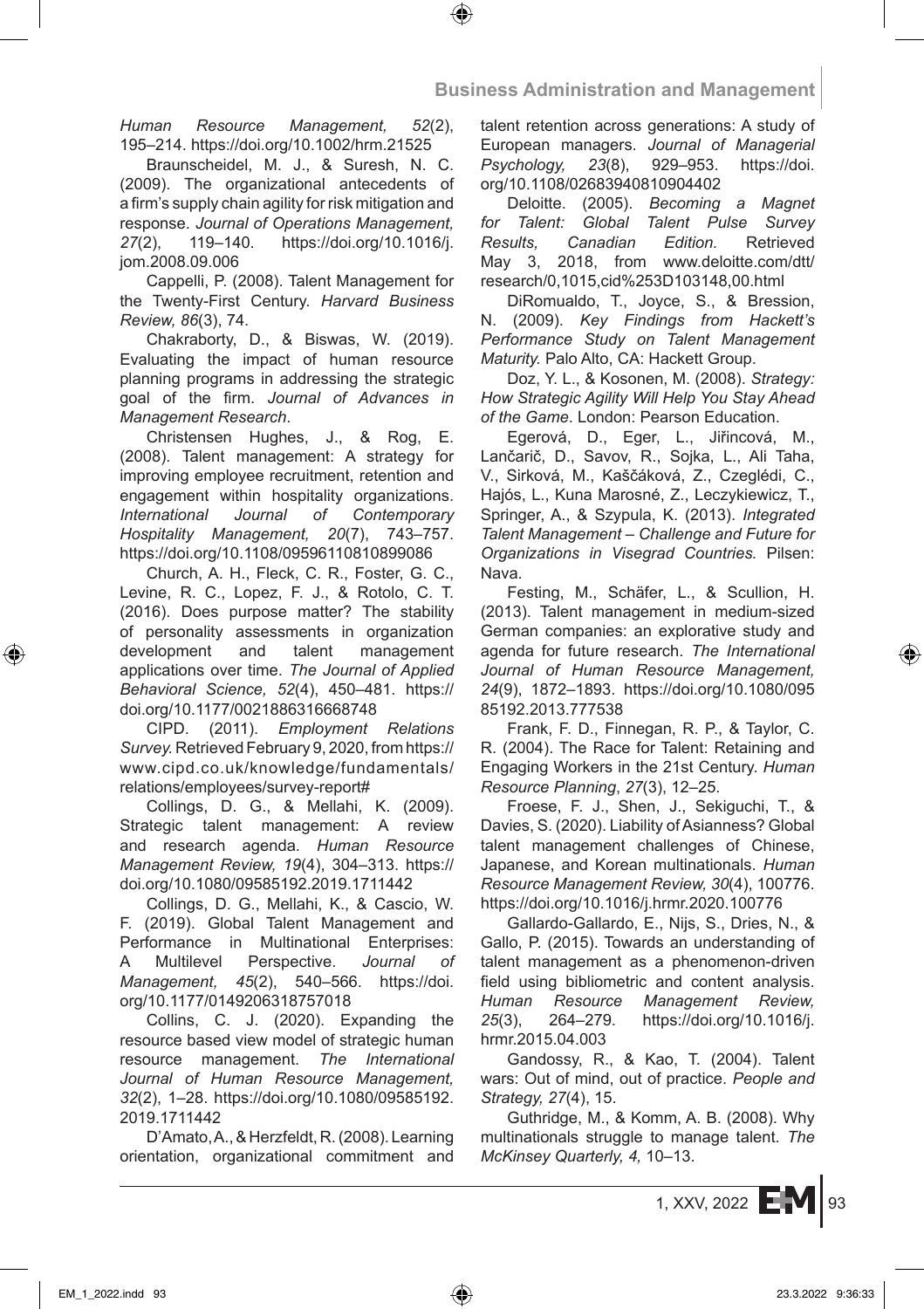Guthrie, J. P. (2017). High-Involvement Work Practices, Turnover, and Productivity: Evidence from New Zealand. *Academy of Management Journal, 44*(1), 180–190. https:// doi.org/10.5465/3069345

Horváthová, P. (2011). The Application of Talent Management at Human Resource Management in Organization. In *3rd International Conference on Information and Financial Engineering, IPEDR* (Vol. 12, pp. 50– 54). Singapore: IACSIT Press.

Järvi, K., & Khoreva, V. (2020). The role of talent management in strategic renewal. *Employee Relations: The International Journal, 42*(1), 75–89. https://doi.org/10.1108/ER-02- 2018-0064

Jayaraman, S., Talib, P., & Khan, A. F. (2018). Integrated Talent Management Scale: Construction and Initial Validation. *SAGE Open, 8*(3). https://doi.org/10.1177/2158244018780965

King, K. A. (2015). Global talent management: Introducing a strategic framework and multiple-actors model. *Journal of Global Mobility, 3*(3), 273–288. https://doi.org/10.1108/ JGM-02-2015-0002

Jindal, P., Shaikh, M., & Shashank, G. (2017). Employee Engagement; Tool of Talent Retention: Study of a Pharmaceutical Company. *SDMIMD Journal of Management, 8*(2), 7–16. https://doi.org/10.18311/sdmimd/2017/18024

Kontoghiorghes, C., & Frangou, K. (2009). The Association between Talent Retention, Antecedent Factors, and Consequent Organizational Performance. *SAM Advanced Management Journal, 74*(1), 29.

Krishnan, T. N., & Scullion, H. (2017). Talent management and dynamic view of talent in small and medium enterprises. *Human Resource Management Review, 27*(3), 431– 441. https://doi.org/10.1016/j.hrmr.2016.10.003

Kucherov, D., & Zavyalova, E. (2012). HRD practices and talent management in the companies with the employer brand. *European Journal of Training and Development, 36*(1), 86– 104. https://doi.org/10.1108/03090591211192647

Lančarič, D., Chebeň, J., & Savov, R. (2015). Factors influencing the implementation of diversity management in business organisations in a transition economy. The case of Slovakia. *Economic research – Ekonomska istraživanja, 28*(1), 1162–1184. https://doi.org/1 0.1080/1331677X.2015.1100837

Li, J., Hedayati-Mehdiabadi, A., Choi, J., Wu, F., & Bell, A. (2018). Talent management process in Asia: a multiple case study. *European Journal of Training and Development, 42*(7/8), 499–516. https://doi.org/10.1108/EJTD-04-2018-0035

Liu, Y., Vrontis, D., Visser, M., Stokes, P., Smith, S., Moore, N., Thrassou, A., & Ashta, A. (2021). Talent management and the HR function in cross-cultural mergers and acquisitions: The role and impact of bi-cultural identity. *Human Resource Management Review, 31*(3), 100744. https://doi.org/10.1016/j.hrmr.2020.100744

Lueneburger, A. (2012). Retaining High Potential Talent: Assessment and Coaching As a Means of Avoiding the "Mahna-Mahna" Effect. *International Journal of Evidence Based Coaching & Mentoring*, *10*(1), 124–131.

Malik, A., De Silva, M. T., Budhwar, P., & Srikanth, N. R. (2021). Elevating talents' experience through innovative artificial intelligence-mediated knowledge sharing: Evidence from an ITmultinational enterprise. *Journal of International Management, 27*(4), 100871. https://doi. org/10.1016/j.intman.2021.100871

McDonnell, A. (2011). Still Fighting the "War for Talent"? Bridging the Science Versus Practice Gap. *Journal of Business and Psychology, 26*(2), 169–173. https://doi. org/10.1007/s10869-011-9220-y

Mellahi, K., & Collings, D. G. (2010). The barriers to effective global talent management: The example of corporate élites in MNEs. *Journal of World Business, 45*(2), 143–149. https://doi.org/10.1016/j.jwb.2009.09.018

Meyers, M. C. (2015). *From essence to excellence: a strengths-based approach to talent management.* Tilburg: Gildeprint. Retrieved April 2, 2017, from https://pure.uvt.nl/ws/files/6874884/ Meyers\_From\_essence\_10\_06\_2015.pdf

Meyers, M. C., & Van Woerkom, M. (2014). The influence of underlying philosophies on talent management: Theory, implications for practice, and research agenda. *Journal of World Business, 49*(2), 192–203. https://doi. org/10.1016/j.jwb.2013.11.003

Meyers, M. C., Van Woerkom, M., & Dries, N. (2013). Talent – Innate or acquired? Theoretical considerations and their implications for talent management. *Human Resource Management Review, 23*(4), 305–321. https:// doi.org/10.1016/j.hrmr.2013.05.003

Michie, J., Sparrow, P., Cooper, C., & Hird, M. (2016). *Do We Need HR?: Repositioning People Management for Success*. London: Palgrave Macmillan. https://doi. org/10.1057/9781137313775